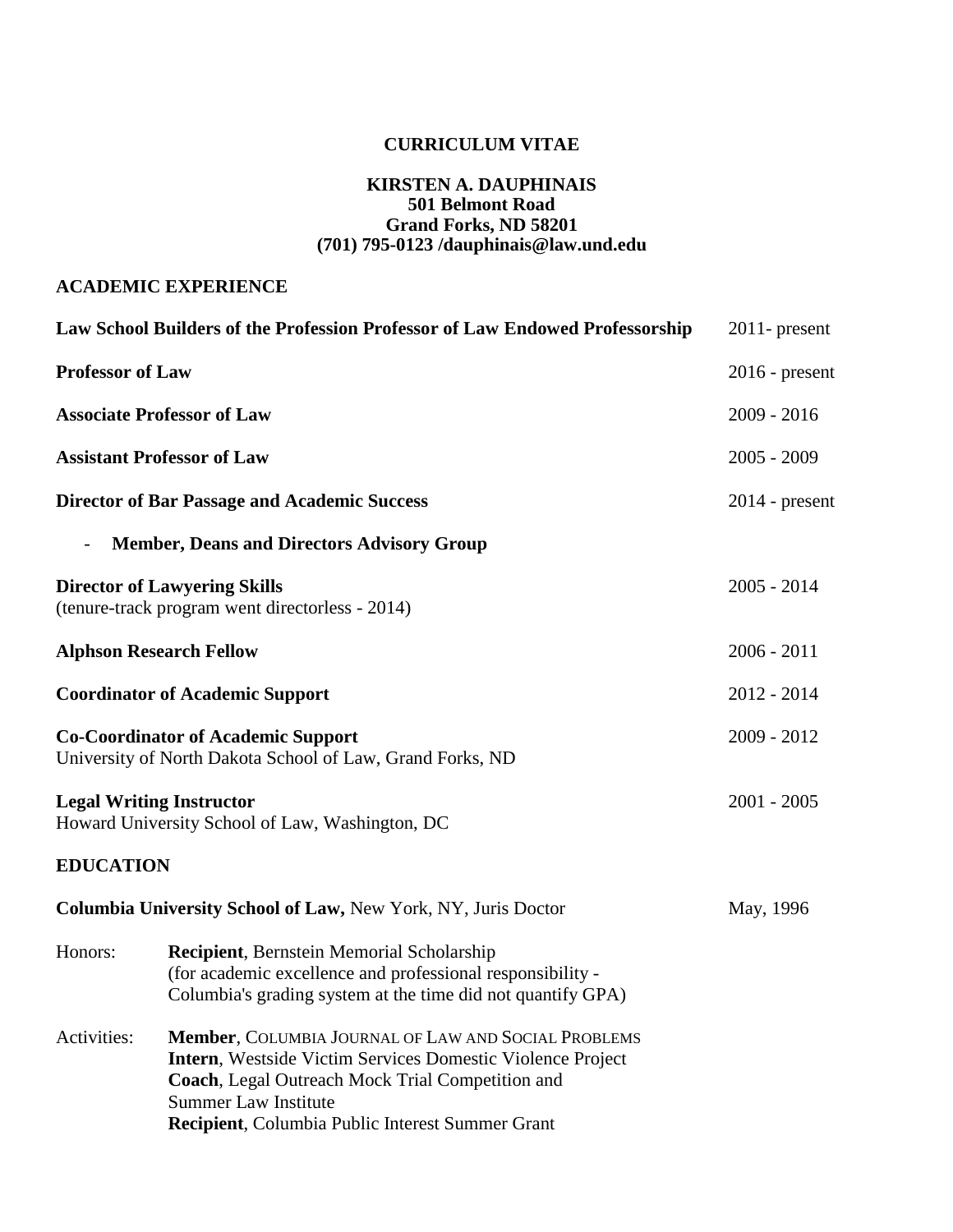#### **Colgate University, Hamilton, NY, Bachelor of Arts, Political Science May, 1993**

Honors: Magna Cum Laude Cumulative GPA: 3.74 Phi Beta Kappa Top 3% of Graduating Class **Recipient,** Colgate Alumni Memorial Scholarship (top 5% of entering class and academic scholarship for full financial need) **Recipient**, Dean's Award every Semester **Two-time Recipient**, Paul M. Himmelman Scholarship (for the outstanding Political Science major)

Activities: **Vice President**, College Democrats of Colgate, 1990-92

## **PUBLICATIONS**

Kirsten Dauphinais, *Quintilian's Curriculum*, \_ NEV. L. J. \_ (2020) (forthcoming)

Kirsten A. Dauphinais, *Using an Extended Simulation to Teach Interviewing, Counseling, Negotiating, and Drafting in the First Year*, 15 TENN. J. BUS. LAW 105 (2013).

Cited Favorably by Adam Lamparello & Charles E. MacLean, *A Proposal to the ABA: Integrating Legal Writing and Experiential Learning into a Required Six-semester Curriculum that Trains Students in Core Competencies, 'Soft' Skills, and Real-World Judgment*, 43 CAP. U. L. REV. 59 (2015); Alyssa Dragnich & Rachel H. Smith, *An Offer They Can't Refuse: Teaching Persuasive Writing Through a Settlement Offer Email Assignment*, 23 PERSP: TEACHING LEGAL RES. & WRITING 85 (2014)

Kirsten A. Dauphinais, *Sea Change: The Seismic Shift in the Legal Profession and How Legal Writing Professors Will Keep Legal Education Afloat in its Wake*, 10 SEATTLE J. SOC. JUST. 49 (2011)(special peerreviewed and peer- and student-edited edition of Journal dedicated to conference proceedings from the December 10, 2010 Society for American Law Teachers Biennial Conference on Transformative Teaching).

Cited in Michele N. Struffolino, Frequently Asked Questions & Answers: Different Skills in First Year Courses, http://www.lwionline.org/uploads/FileUpload/Different\_Skills\_in\_First\_Year\_Courses.pdf; Selected for inclusion in Volume 7 of the Legal writing Institute Monograph Series; Selected for inclusion in special Association of American Law Schools' 2012 Annual Meeting website on the Future of the Legal Profession and Legal Education: Changes in Law Practice: Implications for Legal Education; Cited in LEGAL WRITING PROF BLOG, Nov. 11, 2010, Apr. 6. 2012; recognized on SSRN Top Ten Most Downloaded List for LAW AND RHETORIC E-JOURNAL; Nancy Schultz, The Integrated Curriculum of the Future: Integrating First-Year Legal Writing with Other Lawyering Skills, 7 ELON L. REV. 405 (2015); Kathy Elliott Vinson, *What's Your Problem?*, 44 STETSON L. REV. 777 (2015); Sherri L. Keene, 65 MERCER L. REV. 468 (2014); Stephanie Roberts Hartung, *Legal Education in the Age of Innocence: Integrating Wrongful Conviction Advocacy into the Legal Writing Curriculum*, 22 B.U. PUB. INT. L.J. 129 (2013); Lucille A. Jewel, *Tales of a Fourth-Tier Nothing, A Response to Brian Tamanaha's Failing Law Schools*, 38 J. LEGAL PROF. 125(2013); Gerald Lebovits, *The Legal Writer, Legal Writing in the Practice-Ready Law School*, 85 N.Y. ST. B.J. 72 (Sept. 2013); Gregory M. Duhl, *Over the Borderline—A Review of Margaret Price's Mad at School: Rhetorics of Mental Disability and Academic Life*, 44 LOY. CHI. L. J. 771 (2013); Martin J. Katz, *Facilitating Better Law Teaching—Now*, 62 EMORY L. J. 823 (2013); Christine A. Bartholomew, *Time: An Empirical Analysis of Law Student Time Management Deficiencies*, 81 U. CIN. L. REV. 897 (2013); Natalie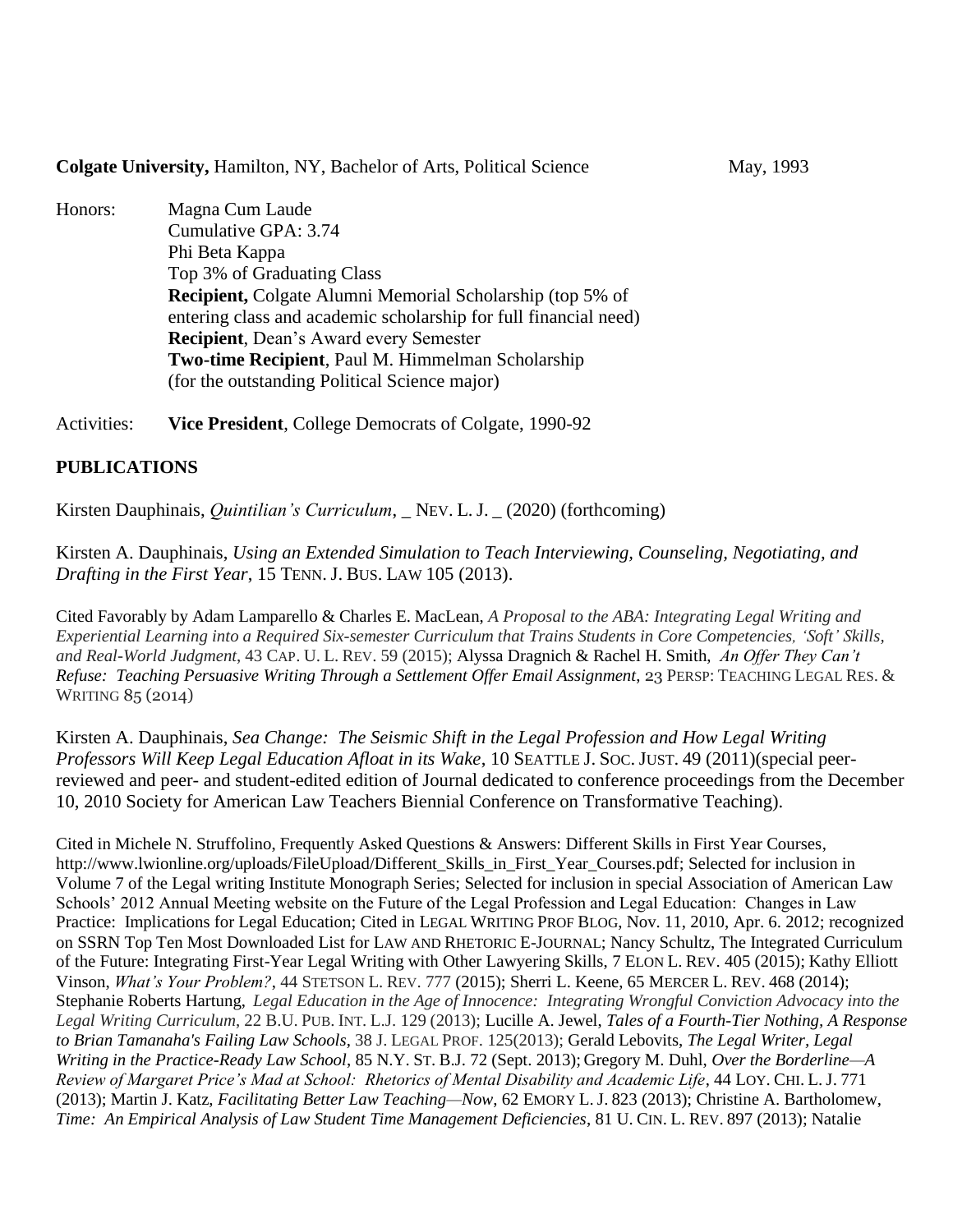Gomez-Velez, *Structured Discrete Task Representation to Bridge the Justice Gap: CUNY Law School's Launchpad for Justice in Partnership with Courts and Communities*, 16 CUNY L. REV. 21(2012). Kirsten A. Dauphinais, *Training a Countervailing Elite: The Necessity of an Effective Lawyering Skills Pedagogy for a Rule of Law Revival in East Africa*, 85 N.D. L. REV. 53 - 121 (2009). Cited favorably in Andrew J. Morgan, *Introduction A Remarkable Occurrence: Progress for Civil Society in an "Open" Myanmar*, 23 PAC. RIM L. & POL'Y J. 495 (2014); Jeffrey A. Van Detta, *A Bridge to the Practicing Bar of Foreign Nations: Online American Legal Studies Programs as Forums for the Rule of Law and as Pipelines to Bar-Qualifying LL.M* 

*Programs in the U.S.*, 10 S.C. J. INT'L. L. & BUS. 63 (2013); Ronald J. Allen *et. al*, *Reforming the Law of Evidence of Tanzania (Part One)*, 31 B.U. INT'L L. J. 217(2013); Stephen A. Rosenbaum, Clinique To Go: Changing Legal Practice in One African Nation in Six Days, 17 INT'L J. CLINICAL LEGAL EDUC. 59 (2012); Stephen A. Rosenbaum, *The Legal Clinic is More than a Sign on the Door: Transforming Law School Education in Revolutionary Egypt*, 5 BERK. J. MIDDLE E. & ISLAMIC L. 39(2012); Sallie Thieme Sanford, *Teaching Health Law in Rural Ethiopia: Using a PEPFAR Partnership Framework and India's* Shanbaug *Decision to Shape a Course*, 9 IND. HEALTH L. REV. 487(2012); Nicholas A. Kahn-Fogel, *The Troubling Shortage of African Lawyers: Examination of a Continental Crisis Using Zambia as a Case Study*, 33 U. PA. J. INT'L L. 719 (2012); D. Daniel Sokol, *Law and Development - The Way Forward or Just Stuck in the Same Place?*  104 NORTHWESTERN L. REV. 238 (2010); Archie Zariski, *Avatars Go to Law School: Digital Standardized (And Not So Standard) Clients for Law School Teaching*, Working Paper, Society of American Law Teachers Biennial Conference on Transformative Teaching, Honolulu, Hawaii, Dec. 11, 2010.

Richard A. Wise, Kirsten A. Dauphinais, & Martin A. Safer, *A Tripartite Solution to Eyewitness Error*, 97 J. CRIM. L. & CRIMINOLOGY 807 - 871 (2007).

Utilized nationwide in bench and bar Continuing Legal Education programs conducted by the Innocence Project; Reprinted on CBS Interactive Business Network; Cited as an "Interesting Article" in The Society for Applied Research in Memory and Cognition Dec. 2006 newsletter at [www.sarmac.org/images/upload/2006winter\\_SARMAC\\_newsletter.pdf;](http://www.sarmac.org/images/upload/2006winter_SARMAC_newsletter.pdf) Andrew C. Whitman, Videotaping Justice: How Illinois Has Dealt With the Problem of Police Suggestion and How it Might be Used at Trial, [http://www.americancriminallawreview.com/aclr-online/videotaping-justice-how-illinois-has-dealt-problem-police](http://www.americancriminallawreview.com/aclr-online/videotaping-justice-how-illinois-has-dealt-problem-police-suggestion-and-how-it-might-be-used-trial/)[suggestion-and-how-it-might-be-used-trial/](http://www.americancriminallawreview.com/aclr-online/videotaping-justice-how-illinois-has-dealt-problem-police-suggestion-and-how-it-might-be-used-trial/) (February 6, 2015); Cited on Actual Innocence Awareness database at tarlton.webhost.utexas.edu/innocence/subject.cfm?subject=2; Cited on

correctionssentencing.blogspot.com/2008/01/more\_ncjrs\_abstracts\_january\_\_19\_2007.html; Cited favorably in *State v. Outing*, 3 A.2d 1, 46 (Conn. 2010) (J. Palmer, concurring); *United States v. Rodriguez-Berrios*, 573 F.3d 55, 71(1st Cir. 2009); *United States v. Feliciano*, No. CR08-0932-01, 2009 WL 3748588, at \*3 (D. Ariz. Nov. 6, 2009); *United States v. Smith*, 621 F.Supp.2d 1207, 1217 (M.D. Ala. 2009); *State v. Clopten,* 186 P.3d 1004, 1009 (Utah App. 2008); Evan C. Miller, *Impermissible Instructions: State v. Henderson and the Ebbing Utility of Eyewitness Evidence,* 66 RUTGERS L. REV. 804 (2014); Sandra Guerra Thompson, *Judicial Gatekeeping of Police-Generated Witness Testimony*, 102 J. CRIM. L. & CRIMINOLOGY 329 (2012); Brandon L. Garrett, *Eyewitnesses and Exclusion*, 65 VAND. L. REV. 451(2012); William P. Bloss, Under a Watchful Eye (2010); George Vallas, *A Survey of Federal and State Standards for the Admission of Expert Testimony on the Reliability of Eyewitnesses*, 39 AM. J. CRIM. L. 97 (2012); Andrew D. Rikard, *Why and How New York Should Enact Mandatory Statewide Eyewitness Identification Procedures*, 74 ALB. L. REV. 1525 (2010); John Nawara, *Machine Learning: Face Recognition Technology Evidence in Criminal Trials*, 49 U. LOUISVILLE L. REV. 601 (2011); Arman H. Merjian, *Anatomy of a Wrongful Conviction: State v. Dodge and What It Tells Us About Our Flawed Criminal Justice System*, 13 U. PENN. J. L. & SOC. CH. 137 (2009); Robert P. Mosteller, *Protecting the Innocent: Part of the Solution for Inadequate Funding for Defenders, Not a Panacea for Targeting Justice*, 75 MO. L. REV. 931(2010); D. Michael Risinger, *Inquiry, Relevance, Rules of Exclusion, and Evidentiary Reform*, 75 BROOKLYN L. REV. 1349 (2010); James R. Acker, *Protecting the Innocent in New York: Moving Beyond Changing Only Their Names*, 73 ALB. L. REV. 1245 (2010); D. Michael Risinger, *The NAS/NRC Report on Forensic Science: A Path Forward Fraught with Pitfalls*, 2010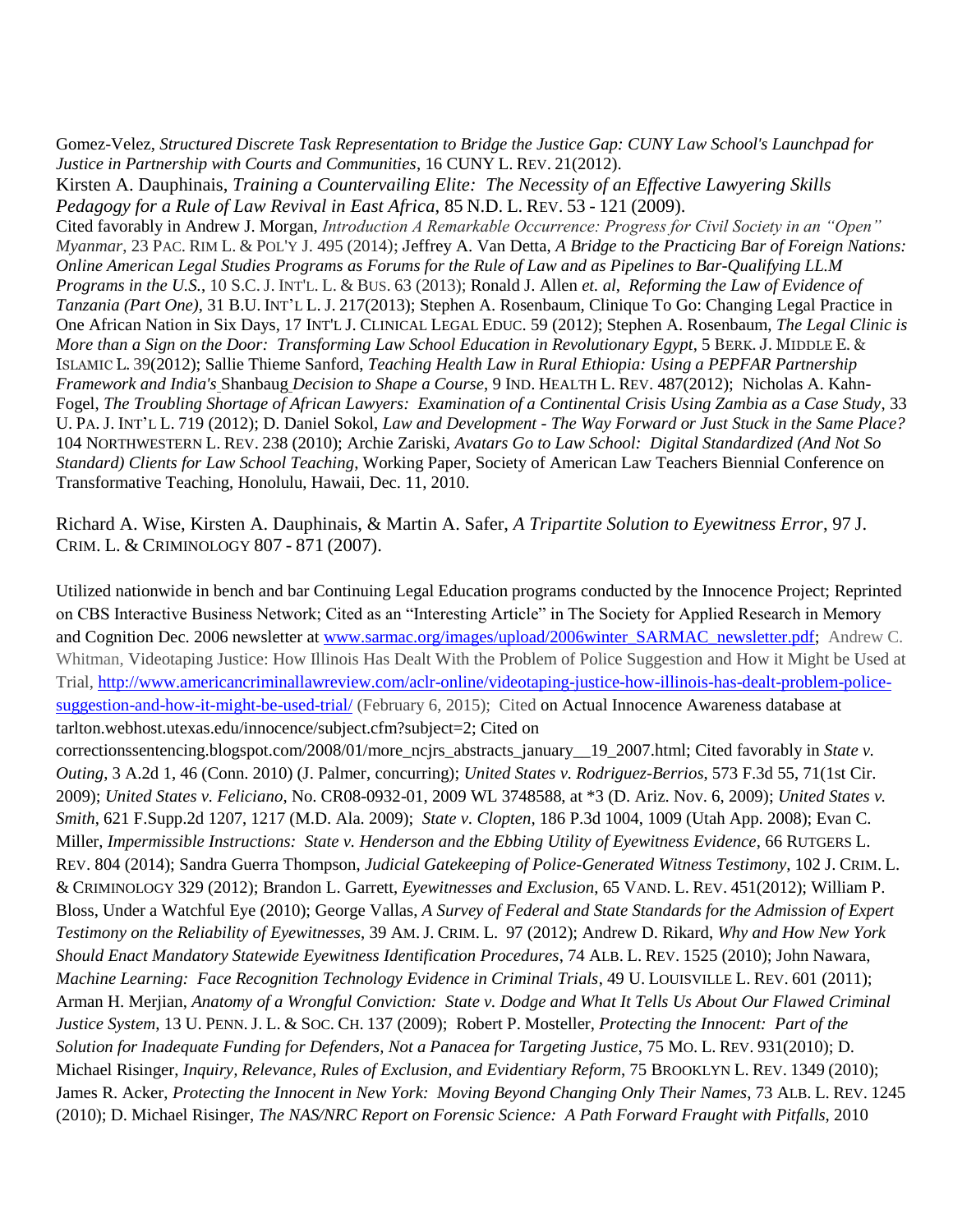UTAH L. REV. 225 (2010); Steven J. Joffee, *Long Overdue: Utah's Incomplete Approach to Eyewitness Identification and Suggestions for Reform*, 2010 UTAH L. REV. 443 (2010); Sara Gurwitch, *When Self-Policing Does Not Work: A Proposal for Policing Prosecutors in their Obligation to Provide Exculpatory Evidence to the Defense*, 50 SANTA CLARA L. REV. 303 (2010); Note, *Admitting Doubt: A New Standard for Scientific* Evidence, 123 HARV. L. REV. 2021(2010); Laurie Gould, *Reforming the Use of Eyewitness* Testimony, 35 OKLA. CITY U. L. REV. 131 (2010); Richard Klein, *Supreme Court Criminal Law Jurisprudence --October 2008 Term*, 26 TOURO L. REV. 545 (2010); Sandra Guerra Thompson, *Eyewitness Identifications and State Courts as Guardians Against Wrongful Conviction*, 7 OHIO ST. J. CRIM. L. 603 (2010); Shirley K. Duffy, *Using an Expert to Evaluate Eyewitness Identification Evidence*, N.Y. ST. B. J. 41 (2011); *Identification Testimony*, 1 CRIM. PRAC. MANUAL § 29.3 (2010); Karl B. Tegland, *Law Review articles and other commentary on Rule 702,* 5B WASH. PRAC. § 702.55 (2010); *Issues in Eyewitness Identification - Motions to Suppress*, 10 NO. 5 CRIM. PRAC. GUIDE 2 (2009); *Issues in Eyewitness Identification - Voir Dire*, 10 NO. 5 CRIM. PRAC. GUIDE 3 (2009); *Issues in Eyewitness Identification - Cross-Examinations*, 10 NO. 5 CRIM. PRAC. GUIDE 4 (2009); *Issues in Eyewitness Identification - Motions to Suppress*, 10 NO. 5 CRIM. PRAC. GUIDE 2 (2009); *Issues in Eyewitness Identification - Opening and Closing Statements*, 10 NO. 5 CRIM. PRAC. GUIDE 6 (2009); *Issues in Eyewitness Identification - Jury Instructions*, 10 NO. 5 CRIM. PRAC. GUIDE 7 (2009); Rhiannon M. Hartman, *An Ounce of Prevention: Why the Innocence Movement Should Focus on Proscriptive Pre-Conviction Measures Instead of Abolition of the Death Penalty*, 12 RICH. J. L. & PUB. INT. 163 (2009); Russell D. Covey, *Signaling and Plea Bargaining's Innocence Problem*, 66 WASH. & LEE L. REV. 73 (2009); Richard A. Wise *et al.*, *How to Analyze the Accuracy of Eyewitness Testimony in a Criminal Case*, 42 CONN. L. REV. 435 (2009); Lisa Dufraimont, *Regulating Unreliable Evidence: Can Evidence Rules Guide Juries and Prevent Wrongful Convictions?* 33 QUEEN'S L.J. 261 (2008); Stephan Landsman, *Reflections on Juryphobia and Medical Malpractice Reform*, 57 DEPAUL L. REV. 221, 240 (2008); <http://www.ncjrs.gov/App/Publications/abstract.aspx?ID=242784> (posted as of 4/14/09) (National Criminal Justice Reference Service – United States Department of Justice);<http://criminaldefense.homestead.com/Bibliography.html> (posted as of 10/8/08);<http://correctionssentencing.blogspot.com/2008/01/more-ncjrs-abstracts-january-19-2007.html> (posted as of 2/7/08); [http://web.austin.utexas.edu/law\\_library/innocence/subject.cfm?subject=2](http://web.austin.utexas.edu/law_library/innocence/subject.cfm?subject=2) (posted as of 12/19/07); <http://www.encyclopedia.com/doc/1G1-171772093.html> (last visited 10/8/08).

Kirsten A. Dauphinais, *Valuing and Nurturing Multiple Intelligences in Legal Education: A Paradigm Shift*, 11 WASH. & LEE R. & ETH. ANC. L. J. 1 – 42 (2005) (lead article).

Reprinted on the Legal Trends Network at [http://www.legaltrends.net/.](http://www.legaltrends.net/) Reviewed favorably by *Multiple Intelligences & Legal Education*, LAW SCHOOL ACADEMIC SUPPORT BLOG, Aug. 1, 2005,

[http://lawprofessors.typepad.com/academic\\_support/learning\\_styles/.](http://lawprofessors.typepad.com/academic_support/learning_styles/) Cited favorably by Shreya Atrey, *I Object Your Honour! The Moot Court Paradigm is Mootable*, 6 NUJS L.REV. 301 (2013); Ann Marie Cavasoz, *Next Phase Pedagogy Reform for the Twenty-First Century Legal Education: Delivering Competent Lawyers for the Consumer-Driven Market*, 45 CONN. L. REV. 1113 (2013); Vern. R. Walker *et al.*, *Law School as Knowledge Centers in the Digital Age*, 88 CHI.-KENT L. REV. 879 (2013); Karol Schmidt, *Learning from the Learners: What High-Performing Law Students Teach us about Academic Support Programming*, 4 PHOENIX L. REV. 287 (2010); William J. Rich, *Balance in Legal Education: Pervasive Principles*, 60 J. LEG. EDUC. 122 (2010); Lisa T. McElroy & Christine N. Coughlin, *The Other Side of the Story: Using Graphic Organizers as Cognitive Learning Tools to Teach Students to Construct Effective Counter-Analysis,* 39 U. BALT. L. REV. 227 (2010); Kathleen Elliot Vinson, *What's on Your Playlist? The Power of Podcasts as a Pedagogical Tool*, 2009 U. ILL. J. L. TECH. & POL'Y 405 (2009); Jana R. McCreary, *The Laptop-Free Zone*, 43 VAL. U. L. REV. 989 (2009); Barbara Glesner Fines, *Fundamental Principles and Challenges of Humanizing Legal Education,* 47 WASHBURN L. REV. 313 (2008); Becky L. Jacobs, *Teaching and Learning Negotiation in a Simulated Environment,* 18 WIDENER L. REV. 91(2008); Nancy A. Welsh, *Looking Down the Road Less Traveled: Challenges to Persuading the Legal Profession to Define Problems More Humanistically,* 2008 J. DISPUTE RESOL. 45 (2008); Susan Grover, *Personal Integration and Outsider Status as Factors in Law Student Well-Being*, 47 WASHBURN L. J. 419 (2008); Leah Christensen, *Law Students Who Learn*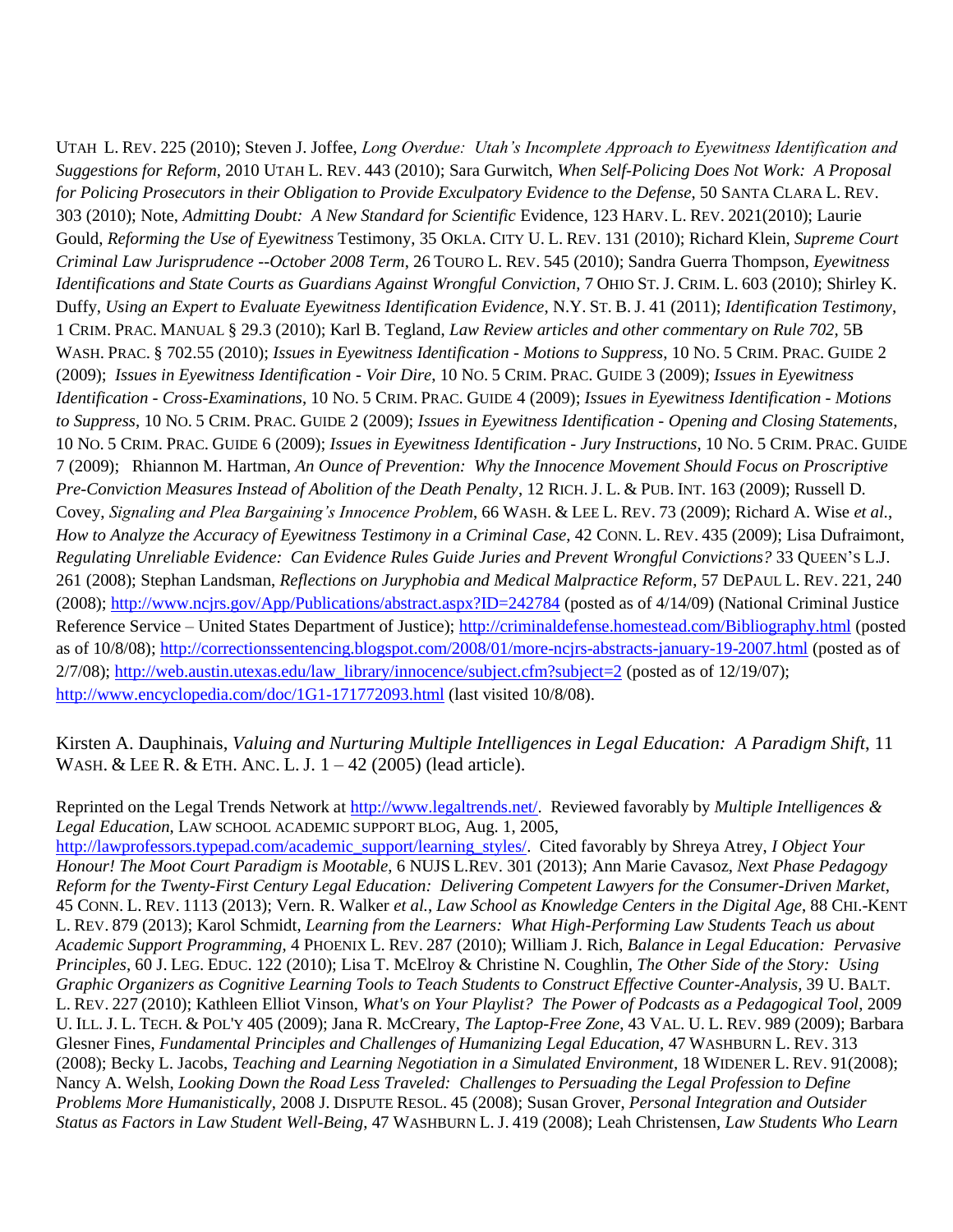*Differently: A Narrative Case Study of Three Law Students with Attention Deficit Disorder*, 21 J. L. & HEALTH 45 (2008); Gail Stephenson, *View from the Trenches*, 38 CUMB. L. REV. 71 (2008); Edward Rubin, *What's Wrong with Langdell's Method, and What to Do About it*, 60 VAND. L. REV. 609 (2007); Laurie Kadoch, *The Third Paradigm: Bringing Legal Writing "Out of the Box" and Into the Mainstream: A Marriage of Doctrinal Subject Matter and Legal Writing Doctrine*, 13 LEGAL WRITING: J. LEGAL WRITING INST. 55 (2007); Morrison Torey, *Yet Another Gender Study? A Critique of the Harvard Study and a Proposal for Change,* 13 WM. & MARY J. WOMEN & L 795 (2007); Jane M. Goddard, *Building the Cathedral: Sculpting a Part-Time Legal Education in a Double-Time World*, 8 BARRY L. REV. 117 (2007); Chiwen Bao *et al.*, *Left Learning: Theory and Practice in Teaching from the Left in Law School*, 531 N.Y.U. REV. L. & SOC. CHANGE 479 (2007); L. Darnell Weeden, *Raising the Bar in the Affirmative Action Debate: A Pragmatic Comment on Professor Richard H. Sander's Systemic Analysis of Affirmative Action in American Law Schools Article*, 15 S. CAL. REV. L. & SOC. JUST 195 (2006); Paula Lustbader, *Walk the Talk: Creating Learning Communities to Promote a Pedagogy of Justice*, 4 SEATTLE J. FOR SOC. JUST. 613 (2006); Craig T. Smith, *Minds and Levers: Reflections on Howard Gardner's Changing Minds*, 14 PERSPECTIVES 116 (2006); Gail S. Stephenson & Linda C. Fowler, *Keeping It Real: Developing a Culturally and Personally Relevant Legal Writing Curriculum*, 9 J. GENDER, RACE & JUSTICE 67 (2006); Joanne Ingham & Robin A. Boyle, *Generation X in Law School: How These Law Students Are Different From Those Who Teach Them*, 56 J. LEG. EDUC. 281 (2006); Marjorie A. Silver, Panel: Therapeutic Jurisprudence: An Interdisciplinary Approach at the UCLA School of Law's Sixth International Conference on Enriching Clinical Education (Oct. 29, 2005).

Kirsten A. Dauphinais, *Safe*, 12 JURIST 12 (2002).

# **OTHER RESEARCH**

**Principal Investigator**, University of North Dakota School of Law November, 2005 Law School Admissions Council, LSAT Concurrent Validity Study of UND first year law students.

## **COURSES PRESENTLY TAUGHT**

Reading, Writing, and Analysis Skills for the Bar Examination; Intensive Legal Reading, Writing, and Analysis; First Amendment; Moot Court External Competition and Required ABA Experiential Learning Classroom Component; Moot Court Internal Competition and Required ABA Experiential Learning Classroom Component; Supervisor of Moot Court Board; Supervisor of Carrigan Cup Trial Advocacy Competition; Supervisor of Independent Studies; Extern Placement Supervisor

#### **COURSES PREVIOUSLY TAUGHT**

Bar Passage Kickstarter; Lawyering Skills I & II; Administrative Law; Advanced Appellate Advocacy; Appellate Advocacy; Supervisor of Howard Law Journal Notes and Independent Studies

## **INTERNATIONAL PRESENTATIONS**

Bishop Stuart School of Law, Mbarara, Uganda December, 2013 Scholar-in-Residence Presenting Invited Keynote Address: *How to Write Like a Lawyer* and Consulting on Legal Writing Program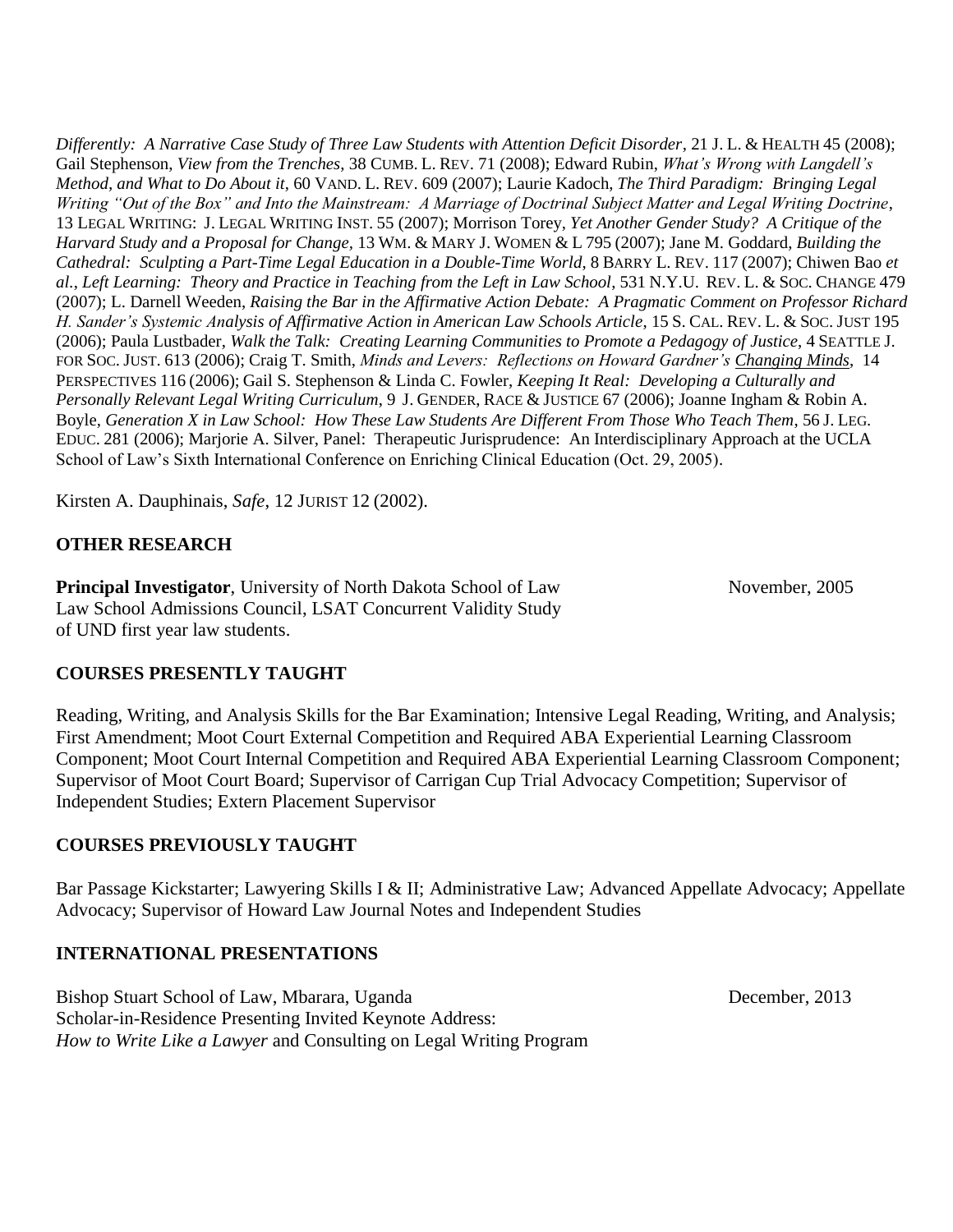| International Conference on Organizational Innovation<br>Siam University, Bangkok, Thailand<br>Invited Keynote Address: Principles of Educational Psychology<br>as a Catalyst for Innovation in Higher Education                                                       | August, 2010        |
|------------------------------------------------------------------------------------------------------------------------------------------------------------------------------------------------------------------------------------------------------------------------|---------------------|
| Global Legal Skills Conference<br>Facultad Libre de Derecho de Monterrey, Monterrey, Mexico<br>Peer-Reviewed Panelist: Training a Countervailing Elite: The Necessity<br>of an Effective Lawyering Skills Pedagogy to a Rule of Law Revival in<br>the Developing World | February, 2010      |
| Conference on Concepts of Culture in Legal Education<br>UK Centre for Legal Education, University of Warwick Faculty of Law<br>Warwick, UK<br>Led Peer-Reviewed Workshop: Valuing and Nurturing Multiple<br>Intelligences in Legal Education                           | January, 2009       |
| Istanbul Legal Skills Conference (with Michele Butts - John Marshall Atlanta)<br>Bahcesehir Faculty of Law, Istanbul, Turkey<br>Invited Presentation: Theory of the Case: Developing a Theme in Legal Writing                                                          | <b>August, 2008</b> |
| Global Legal Skills Conference<br>Facultad Libre de Derecho de Monterrey, Monterrey, Mexico<br>Peer-Reviewed Panelist: Toward a Legal Writing Pedagogy for<br>East Africa: Building Lawyering Skills and Building Nations                                              | February, 2008      |
| East African Conference on Legal Writing Pedagogy<br>Nairobi, Kenya<br>Led Peer-Reviewed Workshop: Teaching to Students with Different Learning Styles                                                                                                                 | March, 2007         |
| Association of American Law Schools Conference on New Ideas for Law<br>School Teachers: Teaching Intentionally<br>Vancouver, British Columbia, Canada<br>Led Peer-Reviewed Workshop: Valuing and Nurturing our Students Through<br>Multiple Intelligence Pedagogy      | June, 2006          |
| NATIONAL PRESENTATIONS                                                                                                                                                                                                                                                 |                     |
| Classical Rhetoric as a Lens for Contemporary Legal Praxis Symposium<br>University of Nevada at Las Vegas School of Law<br>Peer-reviewed Presentation: Quintilian's Curriculum                                                                                         | September, 2019     |
| Association of Academic Success Educators Annual Conference<br>Seattle University School of Law<br>Peer-Reviewed Presentation: How to Create an Upperlevel Academic Success Course                                                                                     | May, 2019           |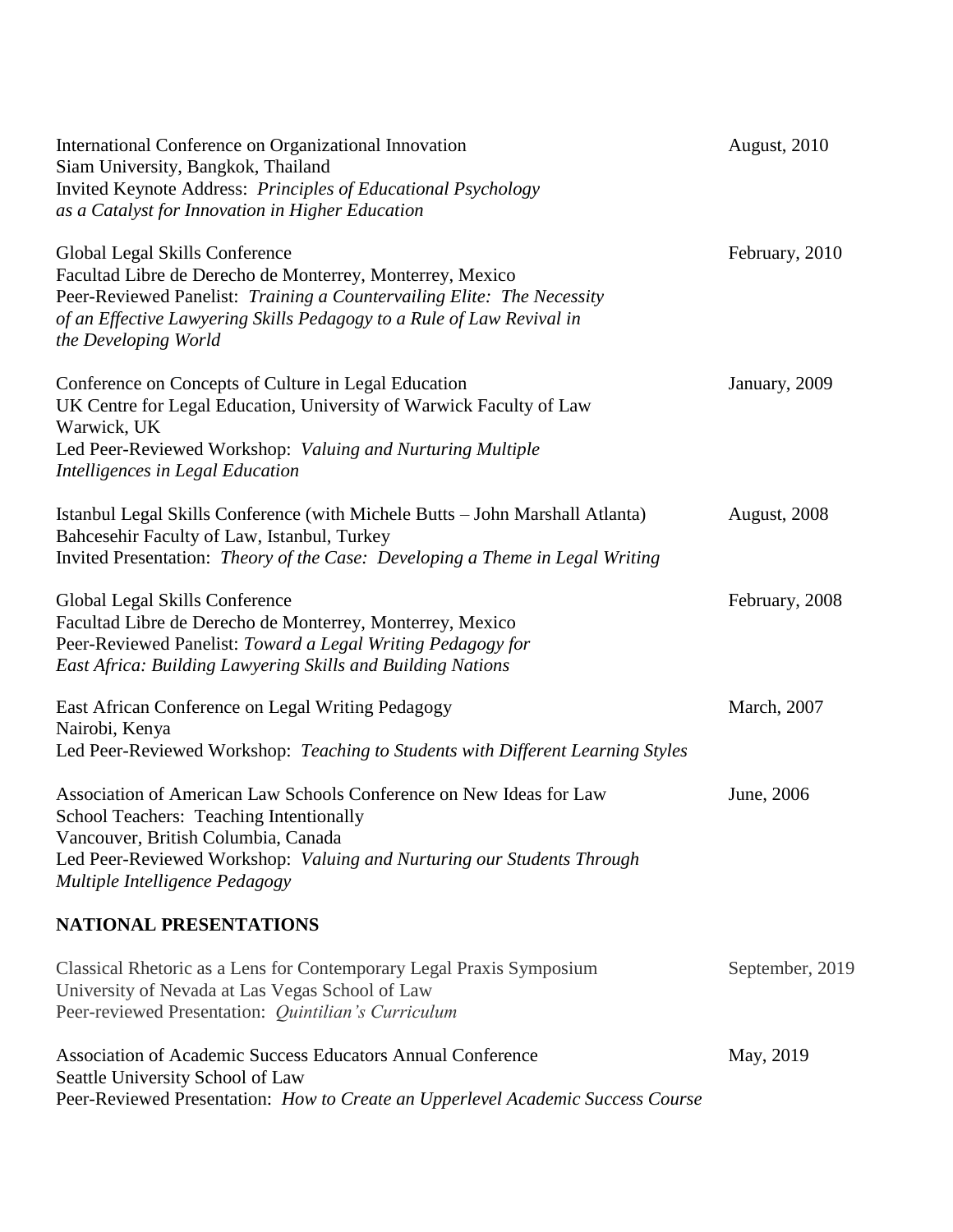| Association of Legal Writing Directors Conference<br>University of Minnesota School of Law, Minneapolis, Minnesota<br>Organizer, Moderator, Chair, Intro, and Conclusion<br><b>ALWD Innovative Teaching Workshop</b>                                               | July, 2017     |
|--------------------------------------------------------------------------------------------------------------------------------------------------------------------------------------------------------------------------------------------------------------------|----------------|
| Legal Writing Institute Biennial Moot Court Conference<br>The John Marshall School of Law, Chicago, Illinois<br>Peer-Reviewed Panelist: Teaching Moot Court for ABA Experiential Learning Credit                                                                   | June, 2017     |
| Legal Writing Institute Biennial Conference<br>Portland, Oregon<br>Peer- Reviewed Panelist: Insiders' Secrets to Promotion and Tenure                                                                                                                              | July, 2016     |
| Legal Writing Institute One-Day Conference<br>Florida A & M School of Law<br>Peer-Reviewed Presentation:<br>Creating and Implementing a For-Credit Upperlevel Academic Success Course                                                                              | December, 2015 |
| Association of Legal Writing Directors Biennial Conference<br>University of Memphis School of Law (with Sherri Keene)<br>Peer-Reviewed Presentation:<br>Teaching Mindfulness in the First Year Classroom                                                           | June, 2015     |
| Association of Academic Support Educators Annual Conference<br>The John Marshall School of Law, Chicago, Illinois<br><b>Peer-Reviewed Presentation:</b><br>It Was You All Along: Ideas for Increasing Academic Success Status                                      | May, 2015      |
| Legal Writing Institute Biennial Conference<br>Philadelphia, PA<br>Peer-Reviewed Poster: Using a Classical Architectural:<br>Metaphor to Teach Organization of an Appellate Brief                                                                                  | June, 2014     |
| <b>Association of Legal Writing Directors Biennial Conference</b><br>Marquette University School of Law, Milwaukee, Wisconsin<br>Peer-Reviewed Presentation: Doing it our Way in the Law<br>School Curriculum: "It Was You All Along."                             | June, 2013     |
| Emory Center for Transactional Law and Practice Biennial Meeting<br>Emory University School of Law, Atlanta, Georgia<br>Led Peer-Reviewed Workshop: Using an Extended Simulation to Teach<br>Interviewing, Counseling, Negotiating, and Drafting in the First Year | November, 2012 |
| ABA Criminal Justice Section and the AALS Section on Criminal Law<br>Joint Legal Educators Colloquium Round Table Workshop<br>Washington, D.C.                                                                                                                     | October, 2012  |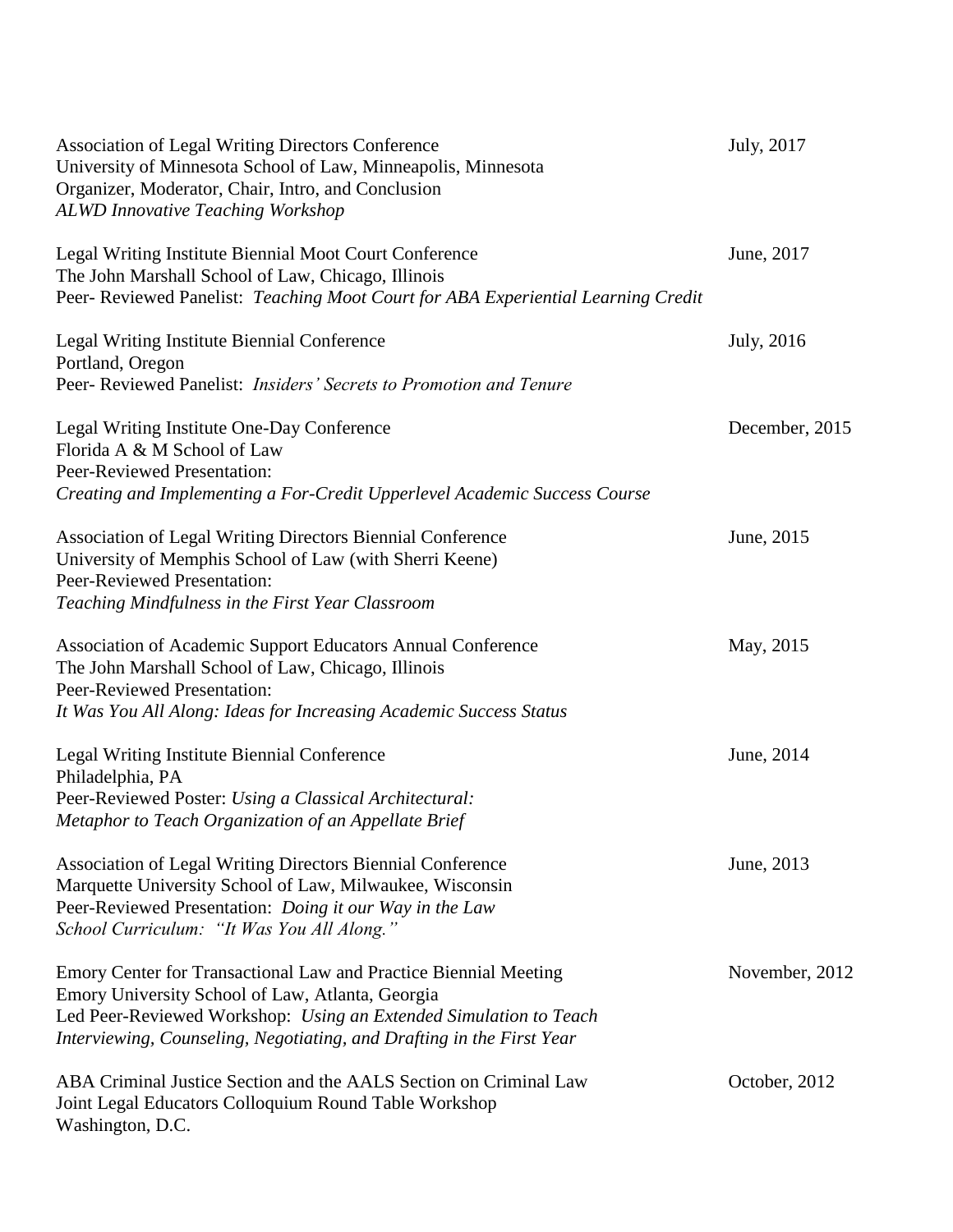| Peer-Reviewed Workshop: Blind Justice: The Tragic<br>Inadequacy of Eyewitness Jurisprudence after Perry v. New Hampshire                                                                                                                                                                                                                                                                                                                                 |                    |
|----------------------------------------------------------------------------------------------------------------------------------------------------------------------------------------------------------------------------------------------------------------------------------------------------------------------------------------------------------------------------------------------------------------------------------------------------------|--------------------|
| Legal Writing Institute Biennial Conference<br>Desert Springs, CA<br>Peer-Reviewed Presentation: Sea Change:<br>The Seismic Shift in the Legal Profession and How Legal Writing<br>Professors Will Keep Legal Education Afloat in its Wake                                                                                                                                                                                                               | May, 2012          |
| Association of American Law Schools 2012 Annual Meeting<br>Washington, DC<br>Peer-Reviewed Poster: Training a Countervailing Elite: The Necessity<br>of an Effective Lawyering Skills Pedagogy to a Rule of Law Revival in<br>East Africa                                                                                                                                                                                                                | January, 2012      |
| <b>Association of Legal Writing Directors Conference</b><br>University of the Pacific – McGeorge School of Law<br>(with Dr. Frederick Dembowski, Professor Emeritus of Educational<br>Leadership, Southeastern Louisiana University)<br>Peer-Reviewed Presentation: The Stone and the Fire: The Difference<br>Between Management and Leadership and How Legal Writing Directors and<br>Professors Can Win Friends and Influence People by Mastering Both | June, 2011         |
| Society of American Law Teachers Transformative Teaching Conference<br>Honolulu, HI<br>Peer-Reviewed Presentation: Sea Change: Is There Really a Fundamental<br>and Lasting Transformation in How Lawyers Will Be Hired and What Must Law<br>Faculties Do in Response?                                                                                                                                                                                   | December, 2010     |
| Legal Writing Institute Biennial Conference (with Kendra Fershee)<br>Marco Island, FL<br>Peer-Reviewed Poster: Lawyering Skills Bootcamp:<br>Get 'Em Early and They're Yours Forever                                                                                                                                                                                                                                                                     | June, 2010         |
| <b>Association of Legal Writing Directors Conference</b><br>University of Missouri – Kansas City School of Law<br>Organizer, Moderator, and Creator:<br><b>First ALWD Innovative Teaching Workshop</b>                                                                                                                                                                                                                                                   | July, 2009         |
| Legal Writing Institute Biennial Conference (with Kendra Fershee)<br>University of Indiana School of Law at Indianapolis<br>Invited Poster: History of the Legal Writing Institute                                                                                                                                                                                                                                                                       | <b>July</b> , 2008 |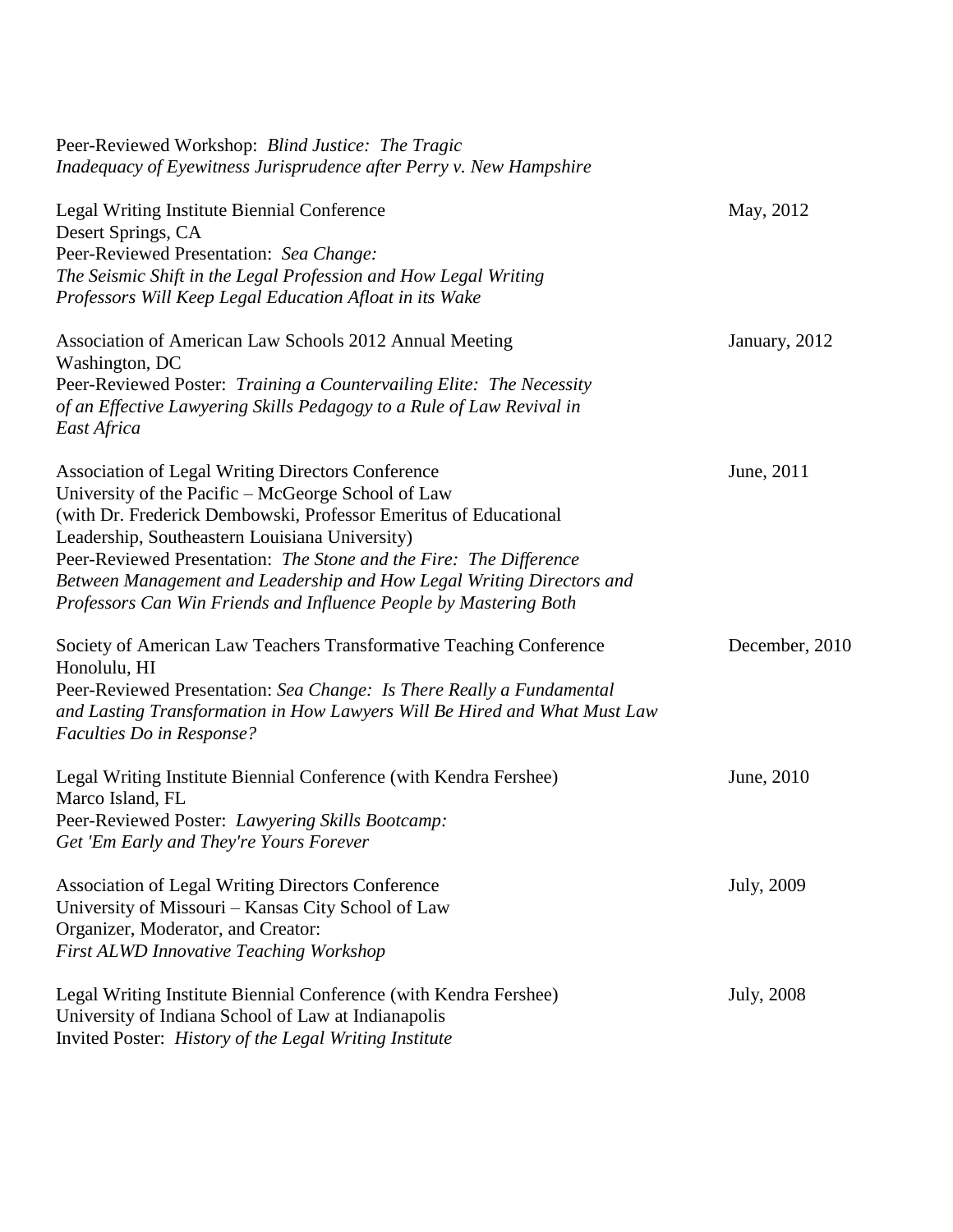| Society of American Law Teachers Conference on Teaching for Social Change<br>University of California at Berkeley School of Law<br>Peer-Reviewed Panelist: Social Change Starts at Home:<br>Utilizing Multiple Intelligences Theory to Implement Equity Pedagogy<br>in the Law School Classroom | <b>March</b> , 2008 |
|-------------------------------------------------------------------------------------------------------------------------------------------------------------------------------------------------------------------------------------------------------------------------------------------------|---------------------|
| Humanizing Legal Education Symposium<br>Washburn University School of Law<br>Peer-Reviewed Presentation: Humanizing Legal Education Through Valuing<br>and Nurturing Multiple Intelligences                                                                                                     | October, 2007       |
| Association of Legal Writing Directors Conference<br>Denver University School of Law<br>Led Peer-Reviewed Breakout Session: The Sourcebook and Pedagogical Methods<br>in the First Year                                                                                                         | June, 2007          |
| <b>Association of Legal Writing Directors Conference</b><br>Denver University School of Law<br>Peer-Reviewed Panel Organizer and Panelist: Equity Pedagogy                                                                                                                                      | June, 2007          |
| Institute for Law School Teaching Conference<br>(with Patricia Broussard, Bonnie Tavares, and Jose Gabilondo)<br>Suffolk University School of Law<br>Invited Panel Organizer, Moderator, and Panelist: Equity Pedagogy                                                                          | June, 2007          |
| Association of American Law Schools 2007 Annual Meeting<br>Washington, DC<br>Peer-Reviewed Poster: A Tripartite Solution to Eyewitness Error                                                                                                                                                    | January, 2007       |
| Institute for Law School Teaching Conference<br>Chicago-Kent School of Law<br>Led Peer-Reviewed Workshop: Valuing and Nurturing Multiple Intelligences<br>in Legal Education                                                                                                                    | June, 2006          |
| Association of American Law Schools 2006 Annual Meeting<br>Washington, DC<br>Peer-Reviewed Panelist: Teaching Methods and Grading                                                                                                                                                               | January, 2006       |
| <b>Association of Legal Writing Directors Conference</b><br>(with Kathleen Burch - John Marshall Atlanta)<br>Northwestern University School of Law<br>Peer-Reviewed Presentation: Multiple Intelligences in Legal<br><b>Education in Theory and in Practice</b>                                 | July, 2005          |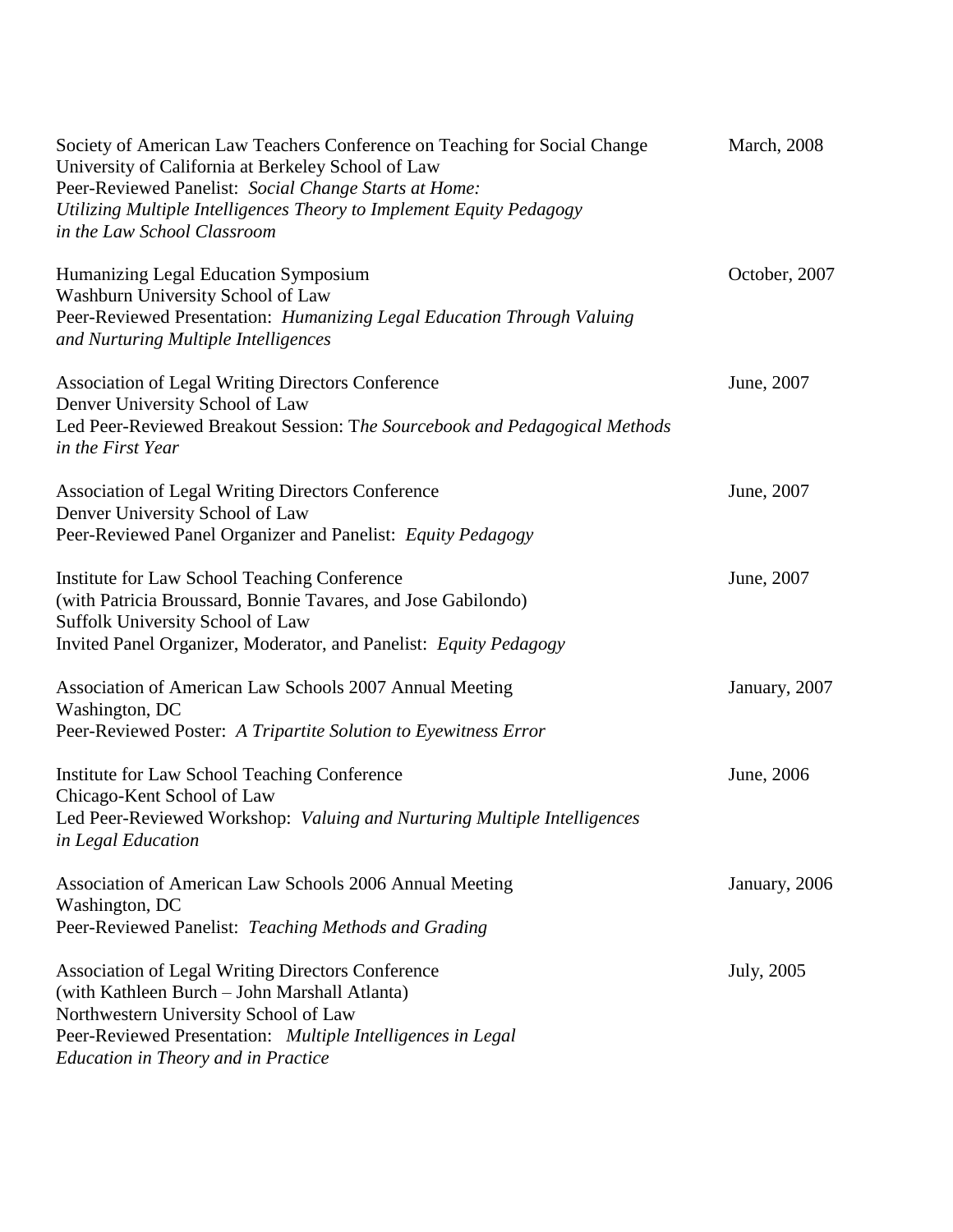## **REGIONAL PRESENTATIONS**

| <b>Greater Grand Forks Community Theatre</b><br>Fire Hall Theatre, Grand Forks, ND                                        | January, 2019   |
|---------------------------------------------------------------------------------------------------------------------------|-----------------|
| Invited Panelist: The Oldest Profession: The Social and Legal History of<br><b>Prostitution in the American West</b>      |                 |
| University of North Dakota Human Rights Genocide Study Centre Event<br>Ferguson's Bookstore, Grand Forks, ND              | October, 2016   |
| Invited Public Lecture: The Other Side of Africa: African Legal Institutions<br><b>And Traditions</b>                     |                 |
| <b>Cass County Bar Association Meeting</b><br>Fargo, ND                                                                   | April, 2015     |
| Invited Lecture: UND Law School's New Bar Passage Program                                                                 |                 |
| North Dakota Association of Criminal Defense Lawyers Winter Seminar<br>Winter Seminar, Grand Forks, ND                    | January, 2013   |
| Invited Lecture: Current Issues in Eyewitness Identification:<br>The Defense Perspective                                  |                 |
| <b>Cass County Bar Association Meeting</b><br>Fargo, ND                                                                   | December, 2012  |
| Invited Lecture: Current Issues in Eyewitness Identification                                                              |                 |
| Randy H. Lee American Inn of Court<br>Grand Forks, ND                                                                     | October, 2012   |
| Presentation (with Pupillage Group): Preparing Witnesses                                                                  |                 |
| Western Regional Legal Writing Conference<br>University of Oregon School of Law                                           | August, 2012    |
| Eugene, Oregon<br>Peer-reviewed Presentation Olympic Training for Law School: The First Year<br>Lawyering Skills Bootcamp |                 |
| Randy H. Lee American Inn of Court<br>Grand Forks, ND                                                                     | September, 2011 |
| Presentation (with Pupillage Group): Proposition: Lawyers Can Tell the Truth                                              |                 |
| Randy H. Lee American Inn of Court<br>Grand Forks, ND<br>Invited Lecture: Eyewitness Error                                | January, 2011   |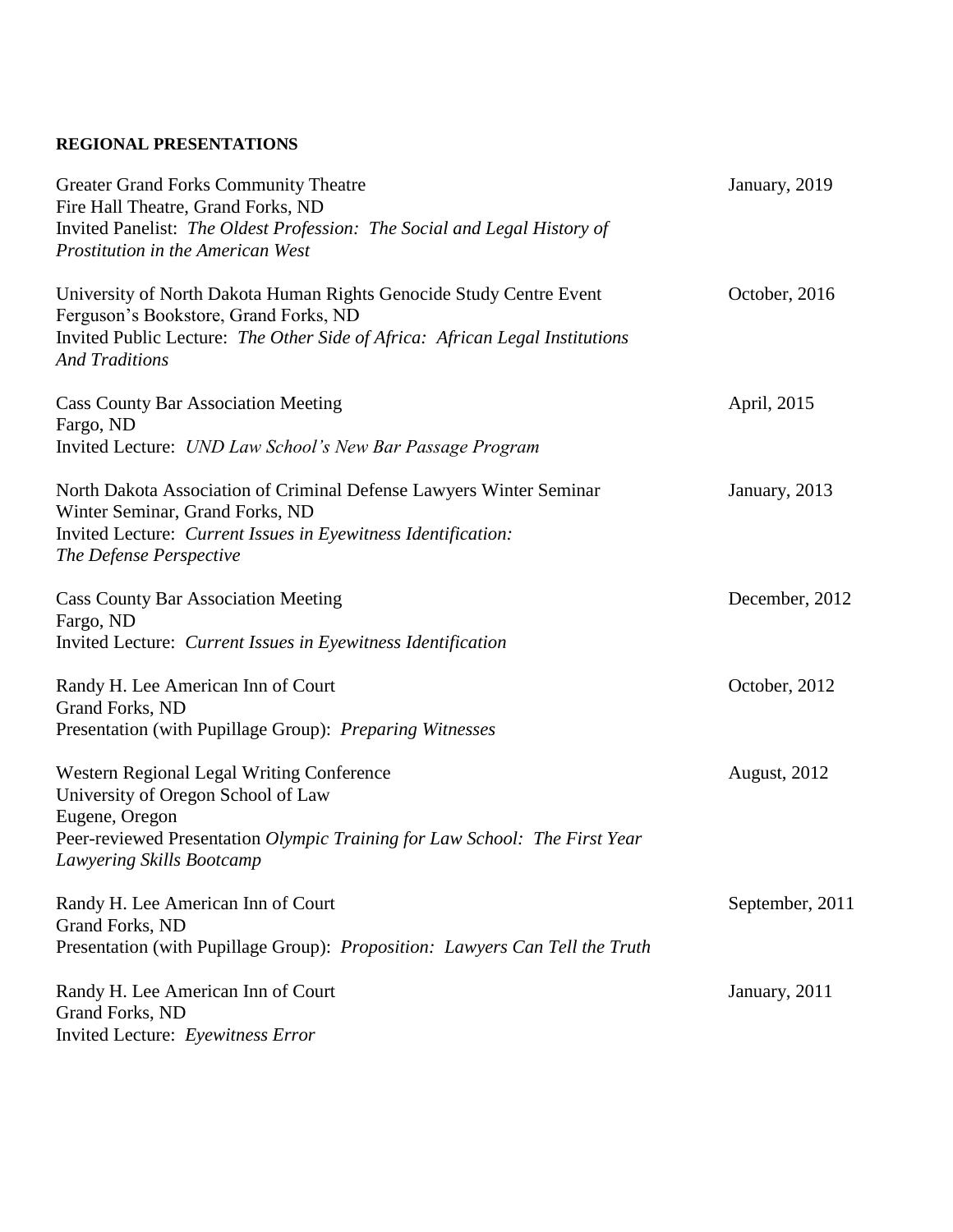| State Bar of North Dakota Annual Meeting<br>Bismarck, ND                                                                                                               | June, 2010          |
|------------------------------------------------------------------------------------------------------------------------------------------------------------------------|---------------------|
| Peer-Reviewed Presentation (with Dr. Richard Wise):<br>Eyewitness Error                                                                                                |                     |
| Rocky Mountain Legal Writing Conference<br>University of Arizona Law School<br>Organizer, Moderator, Creator, and Presenter:                                           | <b>March</b> , 2010 |
| <b>Second ALWD Innovative Teaching Workshop</b>                                                                                                                        |                     |
| <b>Central Region Legal Writing Conference</b><br>Marquette University School of Law<br>Peer-Reviewed Presentation: Teaching Advanced Appellate                        | October, 2009       |
| Advocacy with Auxiliary Power from the Bench and Bar                                                                                                                   |                     |
| <b>Central Region Legal Writing Conference</b><br>University of Missouri - Kansas City School of Law<br>Peer-Reviewed Presentation: Teaching Policy for Fun and Profit | October, 2007       |
|                                                                                                                                                                        |                     |
| <b>Southeast Legal Writing Conference</b><br>Nova Southeastern School of Law                                                                                           | September, 2007     |
| Peer-Reviewed Presentation: Teaching Policy for Fun and Profit                                                                                                         |                     |
| Rocky Mountain Legal Writing Conference<br>University of Arizona School of Law                                                                                         | <b>March</b> , 2006 |
| Peer-Reviewed Presentation: Teaching Policy for Fun and Profit                                                                                                         |                     |
| New England Legal Writing Consortium Meeting<br>Boston University School of Law                                                                                        | December, 2005      |
| Peer-Reviewed Presentation: Teaching Policy for Fun and Profit                                                                                                         |                     |
| <b>Central States Regional Legal Writing Conference</b><br>University of Indiana School of Law at Indianapolis                                                         | September, 2005     |
| Peer-Reviewed Presentation: Valuing and Nurturing Multiple Intelligences<br>in Legal Education                                                                         |                     |
| New England Legal Writing Consortium Meeting                                                                                                                           | June, 2004          |
| Western New England College of Law                                                                                                                                     |                     |
| Peer-reviewed Presentation: Promoting Professionalism and Public Service<br>in Law Teaching through Multiple Intelligence Theory                                       |                     |
| Fourth Annual Rocky Mountain Legal Writing Conference<br>University of Nevada at Las Vegas School of Law                                                               | <b>March</b> , 2004 |
| Peer-reviewed Presentation: Valuing and Nurturing Multiple Intelligences<br>in Legal Education                                                                         |                     |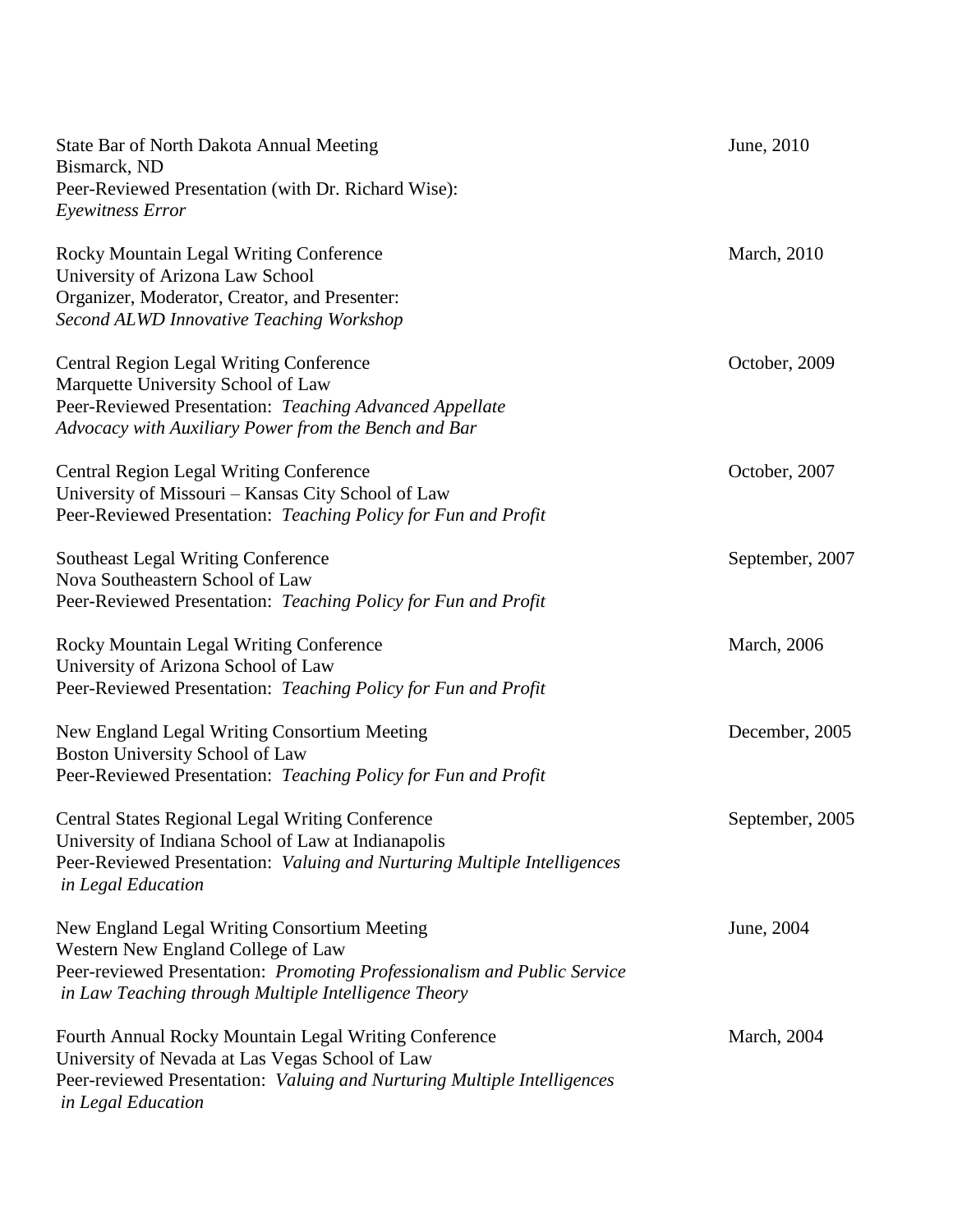# **LAW SCHOOL AND UNIVERSITY PRESENTATIONS**

| University of North Dakota Teaching and Learning Symposium<br>University of North Dakota                                                                                                                        | October, 2009       |
|-----------------------------------------------------------------------------------------------------------------------------------------------------------------------------------------------------------------|---------------------|
| Peer-Reviewed Presentation Lecture: Valuing and Nurturing Multiple<br>Intelligences in Higher Education                                                                                                         |                     |
| <b>First Year Class Orientation</b><br>Howard University School of Law                                                                                                                                          | August, 2004        |
| Invited Presentation: The Ten Commandments of Law School                                                                                                                                                        |                     |
| <b>First Year Class Orientation</b><br>Howard University School of Law<br><b>Invited Presentation: Welcoming Remarks</b>                                                                                        | <b>August, 2003</b> |
| First Year Law Student Examination Writing Symposium<br>Howard University School of Law<br>Invited Presentation: How to Write a Law School Exam                                                                 | December, 2002      |
| <b>AWARDS</b>                                                                                                                                                                                                   |                     |
| University of North Dakota Spirit Award for Faculty Achievement<br>Awarded by the University of North Dakota Foundation to recognize<br>significant contributions by faculty in teaching, research, and service | 2011                |
| <b>Recipient</b> , University of North Dakota Senate Scholarly Activities Grant                                                                                                                                 | 2013, 2011          |
| Howard Law School Moot Court Team Outstanding Faculty Member Award                                                                                                                                              | $2003 - 2005$       |
| PROFESSIONAL AFFILIATIONS                                                                                                                                                                                       |                     |
| Master of the Bench, Randy H. Lee American Inn of Court<br>Grand Forks, ND                                                                                                                                      | $2011 - 2015$       |
| Peer Editor, LEGAL COMMUNICATION AND RHETORIC: THE JOURNAL<br>OF THE ASSOCIATION OF LEGAL WRITING DIRECTORS                                                                                                     | $2011 - 2013$       |
| Peer Editor, Uganda Christian University College of Law Law Journal                                                                                                                                             | $2012 - 2013$       |
| Assistant Editor, JOURNAL OF THE LEGAL WRITING INSTITUTE                                                                                                                                                        | $2006 - 2008$       |
| <b>Association of Legal Writing Directors</b><br>Legal Writing Institute                                                                                                                                        |                     |

Society of American Law Teachers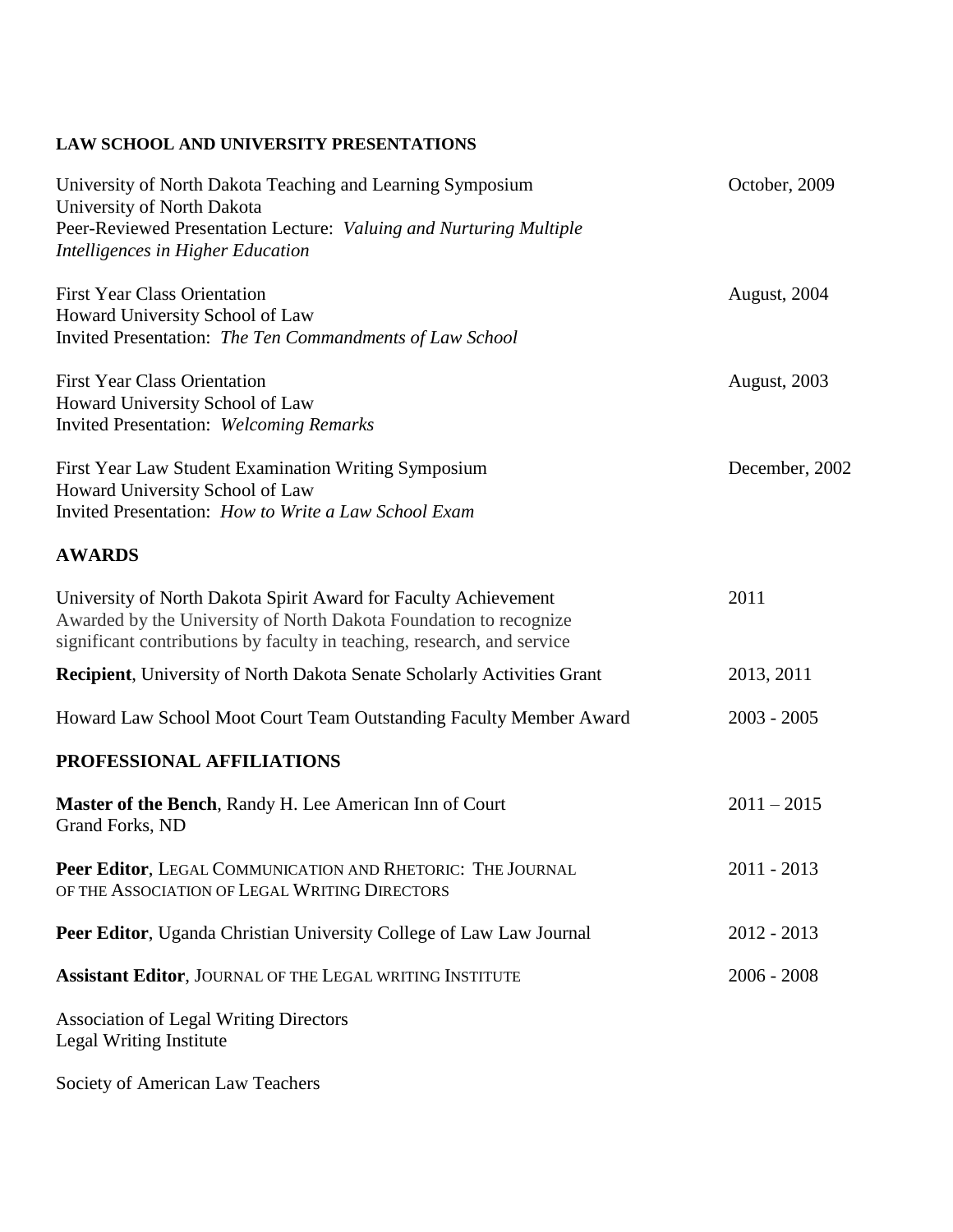APPEAL - Academics Promoting the Pedagogy of Effective Advocacy in Law African and American Professors of Legal Writing

New York State Bar

American Bar Association – Sections on Legal Education, International Law, and Individual Rights and Responsibilities

Association of American Law Schools – Sections on Academic Support; Balance in Legal Education; Criminal Justice; Law and the Social Sciences; Legal Writing, Reasoning and Research; Pre-legal Education and Admission to Law School; Africa; Student Services; and Teaching Methods.

## **PROFESSIONAL SERVICE**

| Member, North Dakota Advisory Committee to the U.S. Commission on<br>Civil Rights                                                                                                                                                                                                                                                                                                                                        | $2017 - 2019$ |
|--------------------------------------------------------------------------------------------------------------------------------------------------------------------------------------------------------------------------------------------------------------------------------------------------------------------------------------------------------------------------------------------------------------------------|---------------|
| Aided in publicizing Native American voting rights issues; aided in planning and<br>organizing mini-briefing on Hate Crimes; supported outreach efforts in the press                                                                                                                                                                                                                                                     |               |
| <b>Board Member, Association of Legal Writing Directors</b><br><b>Liaison</b> to Teaching Committee                                                                                                                                                                                                                                                                                                                      | $2010 - 2013$ |
| <b>Chair, Association of Legal Writing Directors Teaching Workshop</b>                                                                                                                                                                                                                                                                                                                                                   | $2016 - 2017$ |
| <b>Chair, Association of Legal Writing Directors/Legal Writing Institute</b><br>Ad Hoc Committee to Respond to ABA Task Force on the Future of Legal Education<br>Led initiative to draft a letter of public comment                                                                                                                                                                                                     | 2013          |
| <b>Co-Chair, Association of Legal Writing Directors – Teaching Committee</b><br>Serve as teaching resource for members. Lead special projects related to<br>teaching, including the development of criteria and administration of new<br>summer teaching grant program and development of intensive teaching skills<br>workshops to coincide with 2009 biennial meeting and a 2010 regional legal<br>writing conference. | $2008 - 2010$ |
| Association of Legal Writing Directors - Conference Selection Committee                                                                                                                                                                                                                                                                                                                                                  | $2013 - 2015$ |
| Association of Legal Writing Directors - Conference Planning Committee                                                                                                                                                                                                                                                                                                                                                   | $2010 - 2016$ |
| Association of Legal Writing Directors - Conference Program Planning Committee                                                                                                                                                                                                                                                                                                                                           | $2010 - 2016$ |
| Association of Legal Writing Directors – Outreach Committee                                                                                                                                                                                                                                                                                                                                                              | $2005 - 2006$ |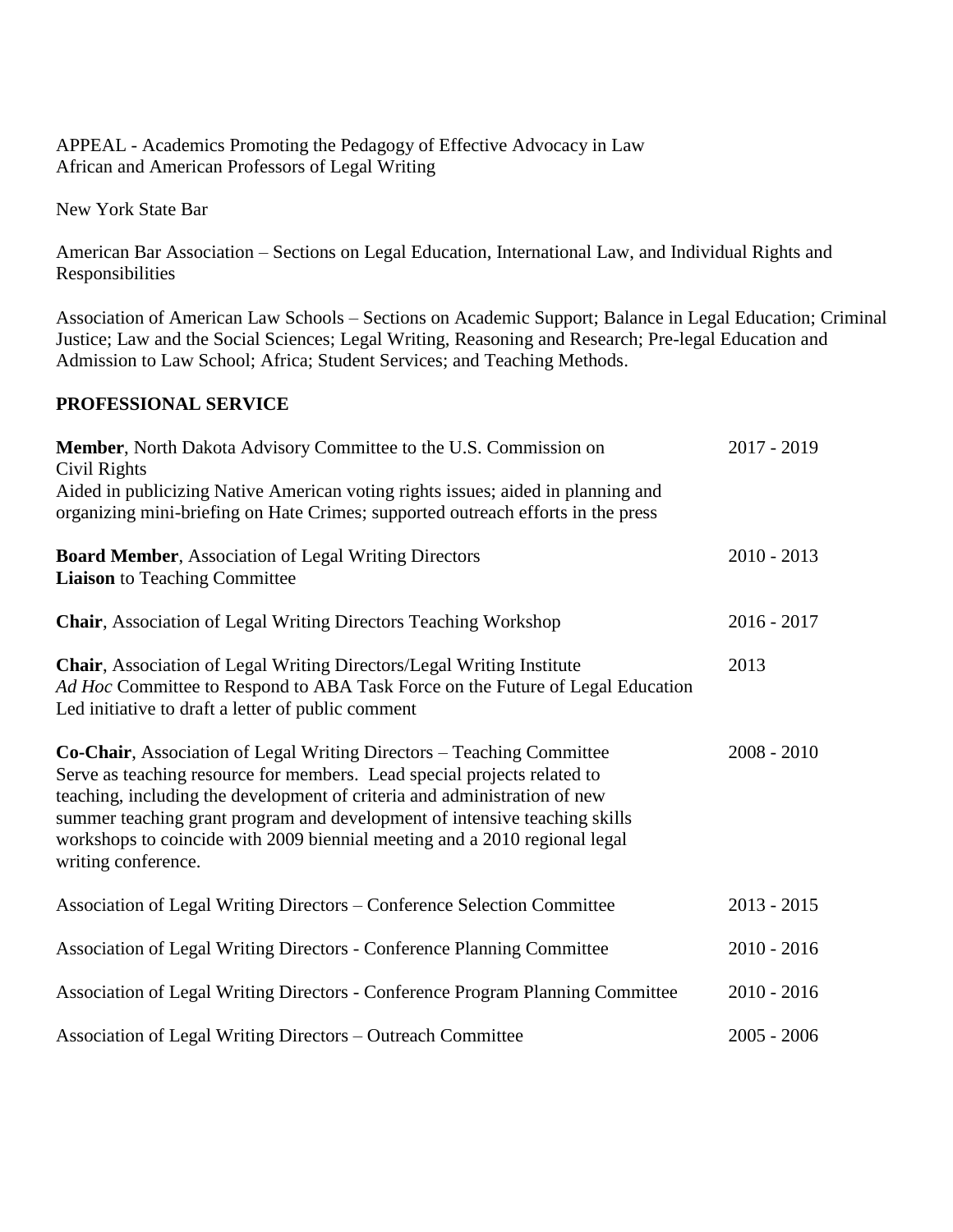| Co-Chair, Legal Writing Institute, ABA Standards & Program<br><b>Structures Committee</b>                                                                                                                                | $2008 - 2010$                  |
|--------------------------------------------------------------------------------------------------------------------------------------------------------------------------------------------------------------------------|--------------------------------|
| Monitor programmatic changes in legal writing programs nationwide and keep<br>track of developments in relevant ABA standards; serve as resource for legal writing<br>community on ABA issues.                           |                                |
| Chair, Legal Writing Institute, Committee Fair Subcommittee                                                                                                                                                              | 2011 - 2012                    |
| <b>Chair, Legal Writing Institute, Conference Welcoming Fair Planning Committee</b><br>Planned and led event for over 600 participants at 2008 biennial conference.                                                      | $2007 - 2008$                  |
| Legal Writing Institute - 2012 Conference Program Planning Committee                                                                                                                                                     | $2010 - 2012$                  |
| Legal Writing Institute - Awards Committee<br>Co-Chair<br><b>Member</b>                                                                                                                                                  | $2016 - 2018$<br>$2010 - 2014$ |
| Legal Writing Institute Scholarship Mentor                                                                                                                                                                               | 2011 - 2012                    |
| Legal Writing Institute – Global Legal Writing Skills Subcommittee                                                                                                                                                       | $2006 - 2010$                  |
| Legal Writing Institute - Long Term Conference Planning Committee<br>Legal Writing Institute - 2008 Poster Committee<br>Peer-reviewed conference poster proposals.                                                       | $2006 - 2009$<br>$2007 - 2008$ |
| Association of Academic Success Educators - Bar Advocacy Committee                                                                                                                                                       | $2019$ - present               |
| AALS Section on Legal Reasoning, Research, and Writing - Media Committee<br>Aided in planning and producing You-Tube videos to raise public awareness<br>about the function and importance of lawyering skills programs. | $2008 - 2011$                  |
| AALS Section on Legal Reasoning, Research, and Writing - Program Committee<br>Peer-reviewed conference proposals.                                                                                                        | 2008                           |
| AALS Section on Legal Reasoning, Research, and Writing – Poster Selection Committee 2007<br>Peer-reviewed conference poster proposals and served as mentor.                                                              |                                |
| AALS Section on Legal Reasoning, Research, and Writing – Nominating Committee<br>Nominated section officers for election.                                                                                                | 2006                           |
| AALS Section on Teaching Methods - Poster Selection Committee<br>Peer-reviewed conference poster proposals.                                                                                                              | 2007                           |
| <b>AALS</b> Section on Africa<br><b>Executive Committee Member</b>                                                                                                                                                       | 2011 - 2013                    |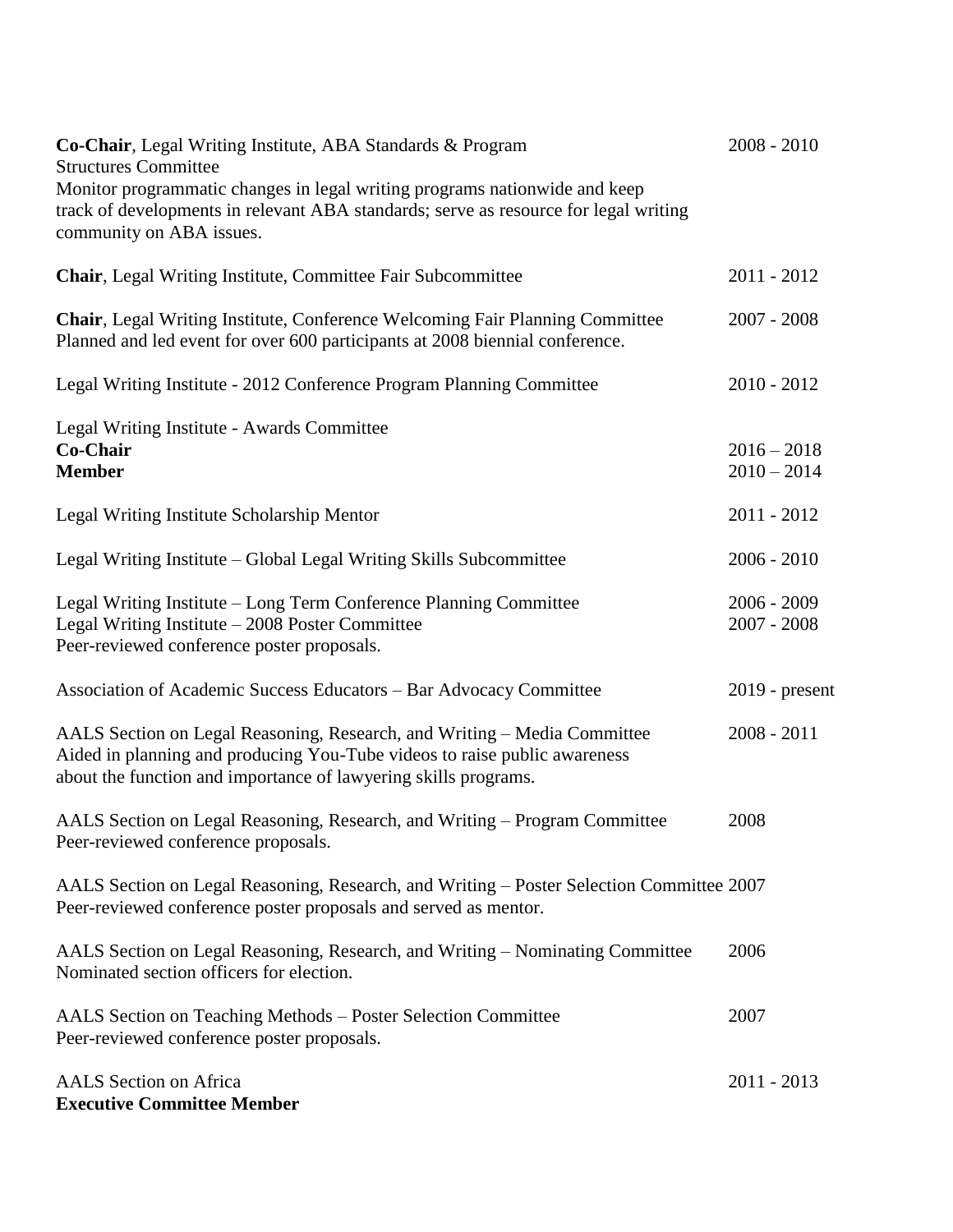| <b>AALS</b> Section on Africa<br><b>Chair</b> and mentor, Poster Selection Committee                                                                                                                                                                                          | 2011-2012        |
|-------------------------------------------------------------------------------------------------------------------------------------------------------------------------------------------------------------------------------------------------------------------------------|------------------|
| <b>ABA</b> Section on International Law<br>Committee on International Legal Education and Certification                                                                                                                                                                       | $2011 - 2015$    |
| International Planning Committee, Global Legal Skills Conference III<br>Facultad Libre de Derecho de Monterrey, Mexico                                                                                                                                                        | $2007 - 2008$    |
| <b>UNIVERSITY SERVICE</b>                                                                                                                                                                                                                                                     |                  |
| <b>University Senate</b>                                                                                                                                                                                                                                                      | $2017 - 2019$    |
| University Senate Honorary Degree Committee                                                                                                                                                                                                                                   | $2018 - 2019$    |
| Law School Building Committee                                                                                                                                                                                                                                                 | $2011 - 2013$    |
| Drafting Committee for University of North Dakota<br>Self Study for Higher Learning Commission Decadal Accreditation                                                                                                                                                          | $2011 - 2013$    |
| <b>Small Group Instructional Diagnosis Consultant</b>                                                                                                                                                                                                                         | $2011 - 2015$    |
| <b>Assessment Consultant</b><br>Appointed by Assistant Provost for Assessment to assist faculty members<br>campus-wide with assessment activities on an as-needed basis                                                                                                       | $2010$ - present |
| University of North Dakota Assessment Committee<br>Review departmental and non-departmental assessment reports and plans.<br>Assist in university-wide strategic planning on assessment and helped in preparations<br>for the Higher Learning Commission's 2008 campus visit. | $2007 - 2010$    |
| Subcommittee for Implementation of University-wide Value Added Testing                                                                                                                                                                                                        | $2009 - 2010$    |
| University of North Dakota President's Ad Hoc Committee on Promotions                                                                                                                                                                                                         | 2006, 2012       |
| University of North Dakota Assessment Steering Committee                                                                                                                                                                                                                      | $2006 - 2007$    |
| University of North Dakota Academic Advisory Council on Instructional Technology                                                                                                                                                                                              | $2006 - 2007$    |
| <b>LAW SCHOOL COMMITTEES</b>                                                                                                                                                                                                                                                  |                  |

# **University of North Dakota**

| Chair, Curriculum/Assessment/Bar Passage and Academic Success Committee | $2017 - 2018$ |
|-------------------------------------------------------------------------|---------------|
| <b>Member, Joint UND Law School/State Bar of North Dakota Committee</b> | 2014 - 2019   |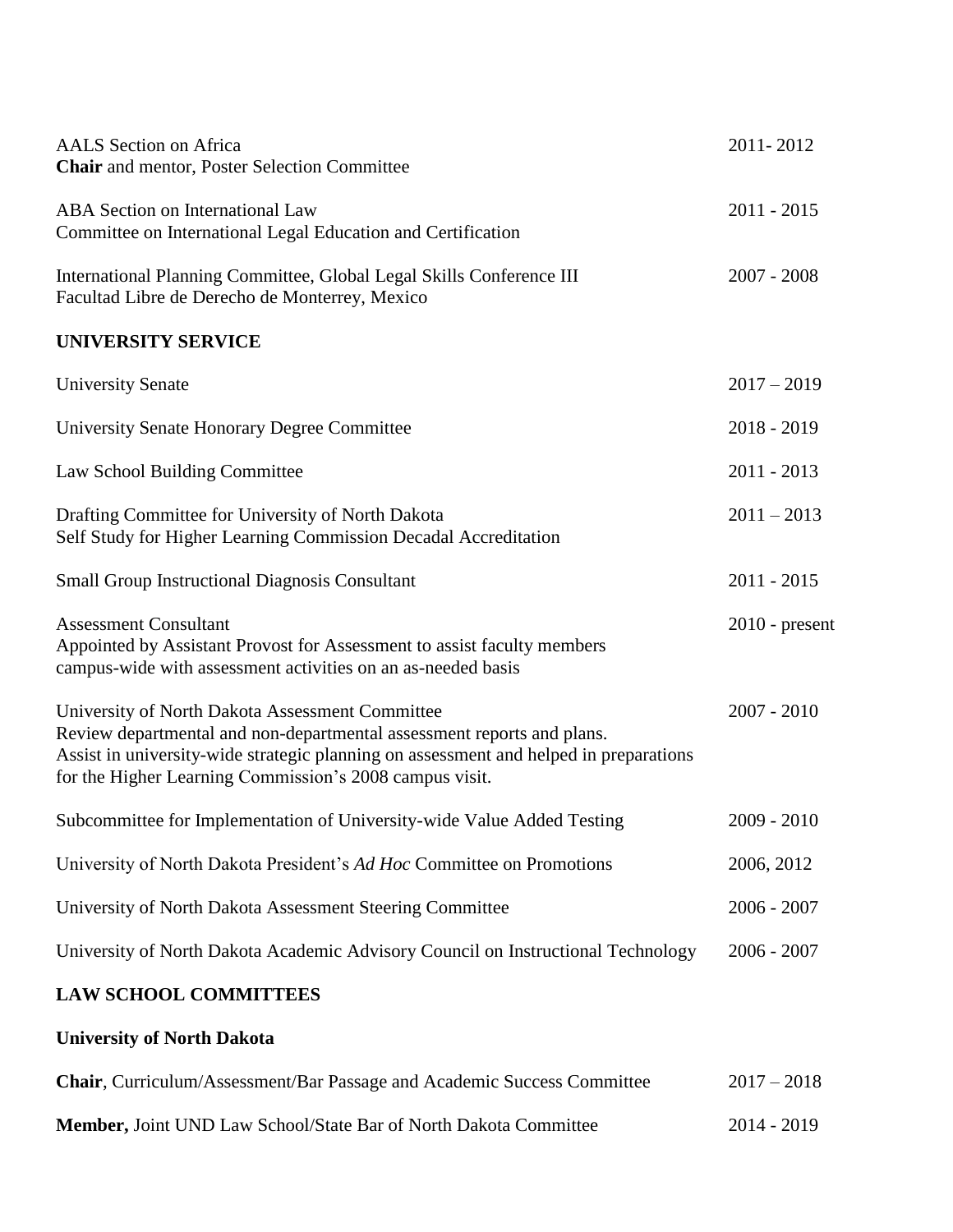| <b>Chair, Bar Passage and Academic Success Committee</b>                                                                                                                                                                                                                                                                              | $2012 - 2017$ ;<br>$2019$ - present                               |
|---------------------------------------------------------------------------------------------------------------------------------------------------------------------------------------------------------------------------------------------------------------------------------------------------------------------------------------|-------------------------------------------------------------------|
| <b>Chair, Student Affairs Committee</b><br>Drafted and implemented a law school honor code.                                                                                                                                                                                                                                           | $2007 - 2012$                                                     |
| Ad Hoc Working Group on Building Planning                                                                                                                                                                                                                                                                                             | 2011                                                              |
| Vice Chair, Promotion and Tenure Committee                                                                                                                                                                                                                                                                                            | $2013 - 2014$                                                     |
| <b>Member</b>                                                                                                                                                                                                                                                                                                                         | $2009 - 2010$<br>$2011 - 2013$<br>$2017 - 2018$<br>2019 - present |
| Vice Chair, Faculty Evaluation Committee<br><b>Member</b>                                                                                                                                                                                                                                                                             | $2013 - 2014$<br>$2009 - 2013$<br>$2017 - 2018$                   |
| Ad Hoc Working Group on Bar Passage                                                                                                                                                                                                                                                                                                   | $2009 - 2012$                                                     |
| <b>Admissions Committee</b>                                                                                                                                                                                                                                                                                                           | $2006 - 2008$<br>$2009 - 2010$                                    |
| (Transfers and Readmissions)                                                                                                                                                                                                                                                                                                          | $2019$ - present                                                  |
| Vice Chair, Faculty Selection Committee                                                                                                                                                                                                                                                                                               | $2012 - 2013$                                                     |
| <b>Member</b><br>Academic Affairs & Curriculum Committee<br>Served as law school point person on assessment.<br>Drafted executive summary of assessment progress and<br>expectations for new committee. Co-drafted<br>upper level legal writing policy. Drafted policy for the<br>grant of credit for extramural skills competitions. | $2007 - 2008$<br>$2006 - 2008$                                    |
| <b>Academic Affairs Committee</b>                                                                                                                                                                                                                                                                                                     | $2005 - 2006$ ,<br>$2008 - 2009$                                  |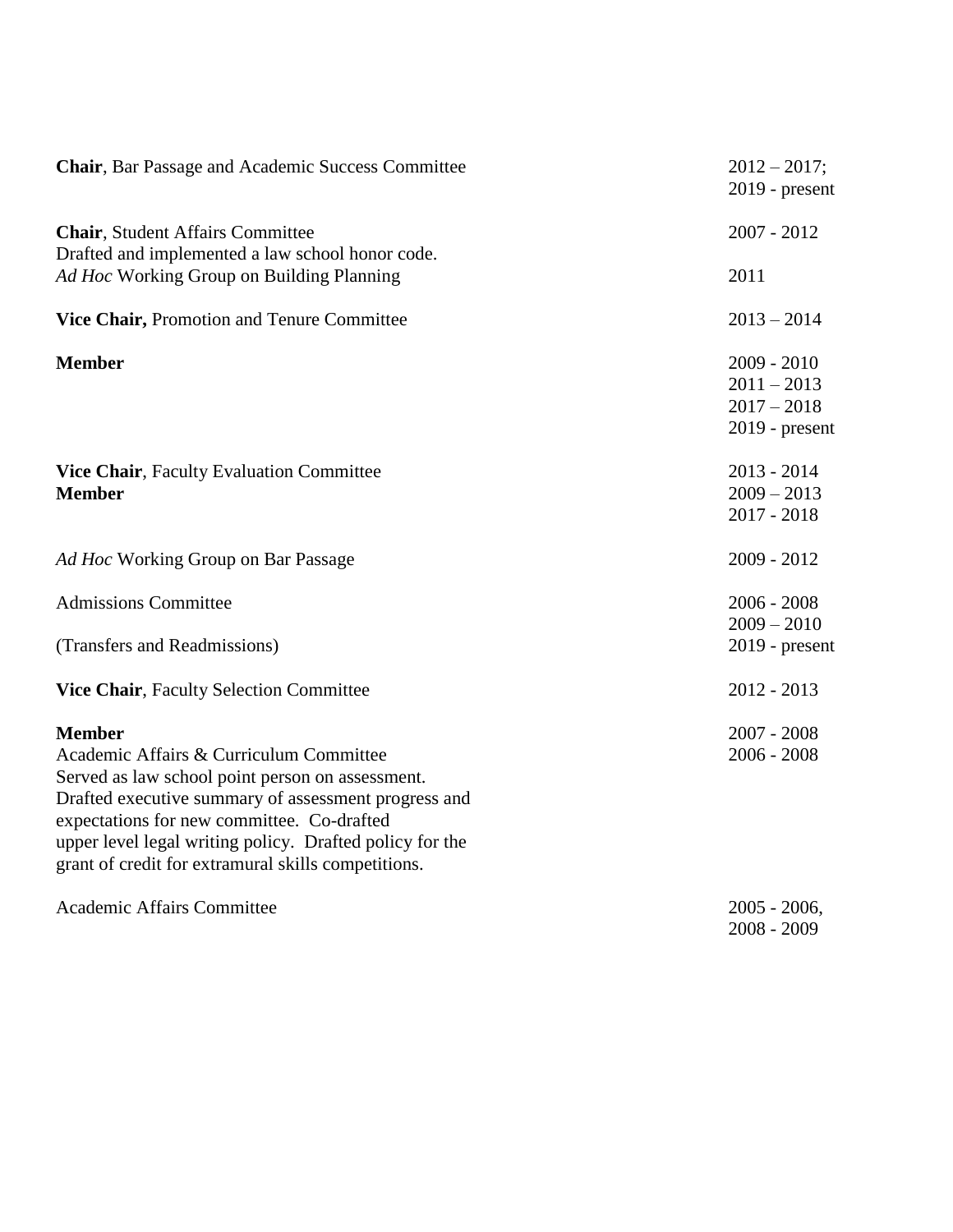| <b>Curriculum Committee</b>                                                                                                                                                                                                                                                                                                                                                                                                                                                                                                                                          | 2013-2018                      |
|----------------------------------------------------------------------------------------------------------------------------------------------------------------------------------------------------------------------------------------------------------------------------------------------------------------------------------------------------------------------------------------------------------------------------------------------------------------------------------------------------------------------------------------------------------------------|--------------------------------|
| Assisted in organizing law school response to American Bar Association/<br>Association of American Law School's sabbatical review report of the law school.<br>Served as resource for the integration of lawyering skills across the curriculum.<br>Wrote initial working document to guide committee in developing<br>an outcome assessments plan. Participated in drafting law student<br>competencies and methods of assessment. Conducted assessment pilot<br>program in legal writing program and implemented curricular changes<br>based on outcome of report. | $2005 - 2006$<br>$2008 - 2009$ |
| Ad Hoc Subcommittee for Faculty Governance Procedures                                                                                                                                                                                                                                                                                                                                                                                                                                                                                                                | 2009                           |
| Howard                                                                                                                                                                                                                                                                                                                                                                                                                                                                                                                                                               |                                |
| <b>Student Affairs Committee</b><br><b>Library Committee</b>                                                                                                                                                                                                                                                                                                                                                                                                                                                                                                         | $2004 - 2005$<br>$2001 - 2004$ |
| <b>Diversity Committee</b>                                                                                                                                                                                                                                                                                                                                                                                                                                                                                                                                           | $2002 - 2004$                  |
| LLM & Joint Degree Admissions Committee                                                                                                                                                                                                                                                                                                                                                                                                                                                                                                                              | $2002 - 2004$                  |
| PROFESSIONAL DEVELOPMENT                                                                                                                                                                                                                                                                                                                                                                                                                                                                                                                                             |                                |
| <b>Member, Legal Writing Rhetoric Study Group</b><br>Assisted in organizing symposium and screening presenters;<br>Led teleconference discussions on Aristotle's Posterior Analytics and Quintilian's<br>On the Teaching of Speaking and Writing                                                                                                                                                                                                                                                                                                                     | $2017$ – present               |
| Completed UND Small Group Instructional Diagnosis Consultant Training                                                                                                                                                                                                                                                                                                                                                                                                                                                                                                | September, 2011                |
| Participant, UND Teaching With Technology (two week seminar)<br>Received Instructional Development Grant.                                                                                                                                                                                                                                                                                                                                                                                                                                                            | May, 2007                      |
| <b>Participant</b> , UND Writing Across the Curriculum (two week seminar)<br>Received Instructional Development Grant.<br>Completed University of North Dakota IRB/Human Subjects Certification                                                                                                                                                                                                                                                                                                                                                                      | May, 2006<br>October, 2005     |
| Participant, Alice T. Clark/UND Foundation Scholars Faculty Mentoring Program                                                                                                                                                                                                                                                                                                                                                                                                                                                                                        | $2005 - 2006$                  |
| <b>OTHER LAW SCHOOL SERVICE</b>                                                                                                                                                                                                                                                                                                                                                                                                                                                                                                                                      |                                |
| <b>Consultant, University of North Dakota School of Law Honor Board</b>                                                                                                                                                                                                                                                                                                                                                                                                                                                                                              | $2013 - 2014$                  |
| Member, University of North Dakota School of Law Honor Board                                                                                                                                                                                                                                                                                                                                                                                                                                                                                                         | $2011 - 2013$                  |
| <b>Advisor</b> , University of North Dakota School of Law Moot Court Program                                                                                                                                                                                                                                                                                                                                                                                                                                                                                         | $2012$ - present               |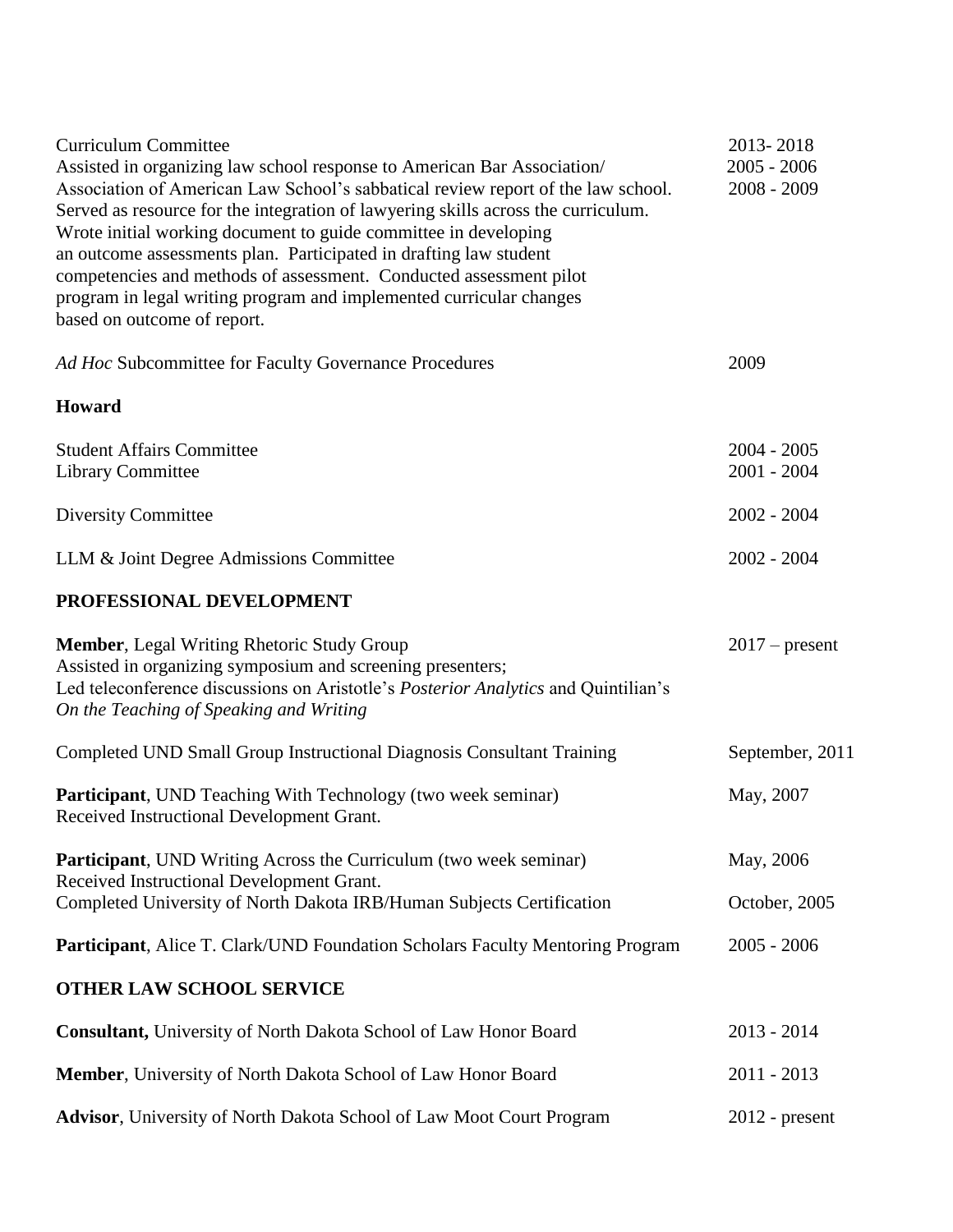| Advisor, University of North Dakota School of Law External Moot Court Program                                 | $2008 - 2012$        |
|---------------------------------------------------------------------------------------------------------------|----------------------|
| Coach, University of North Dakota External Moot Court Team                                                    | $2006$ - present     |
| Guest Juror, University of North Dakota Trial Advocacy Team                                                   | 2008, 2010           |
| Judge, University of North Dakota Trial Advocacy Team                                                         | 2007, 2010 - 2011    |
| Judge, Carrigan Cup Trial Competition, University of North Dakota                                             | 2008, 2011, 2015     |
| Faculty Mentor for First Year Students, University of North Dakota School of Law                              | $2005 - 2008$        |
| <b>Advisor, University of North Dakota Space Law Moot Court Team</b>                                          | 2006                 |
| Judge, University of North Dakota School of Law Internal Moot Court Competition                               | 2005, 2007 - present |
| <b>Advisor</b> , <i>The Barrister</i> (Howard University School of Law newspaper)                             | $2004 - 2005$        |
| Coach, Howard University School of Law Moot Court Team                                                        | $2002 - 2005$        |
| Judge, Howard University School of Law Moot Court and Trial Advocacy Teams                                    | $2002 - 2005$        |
| <b>Academic Advisor, Howard University School of Law</b>                                                      | $2001 - 2005$        |
| <b>COMMUNITY AND LEGAL SERVICE</b>                                                                            |                      |
| Board Member and Legal Advisor, Greater Grand Forks Community Theater                                         | $2014$ - present     |
| <b>Coach</b> , Destination Imagination                                                                        | 2007 - 2009          |
| Pro Bono Legal Advisor, North Dakota Guardian Ad Litem Service                                                | 2006                 |
| Pro Bono Legal Advisor, American College of Preventive Medicine, Washington, DC 2005 - 2018                   |                      |
| <b>PRESS</b>                                                                                                  |                      |
| North Dakotans Address the Effects of Hate Crimes on Minority Groups<br>KVRR, Fargo                           | July, 2019           |
| Message to Civil Rights Committee: ND Needs to be Tougher on Hate Crimes<br>WDAY, Fargo<br><b>FARGO FORUM</b> | July, 2019           |
| <b>Voter Suppression Begins</b><br><b>HIGH PLAINS READER</b>                                                  | November, 2018       |